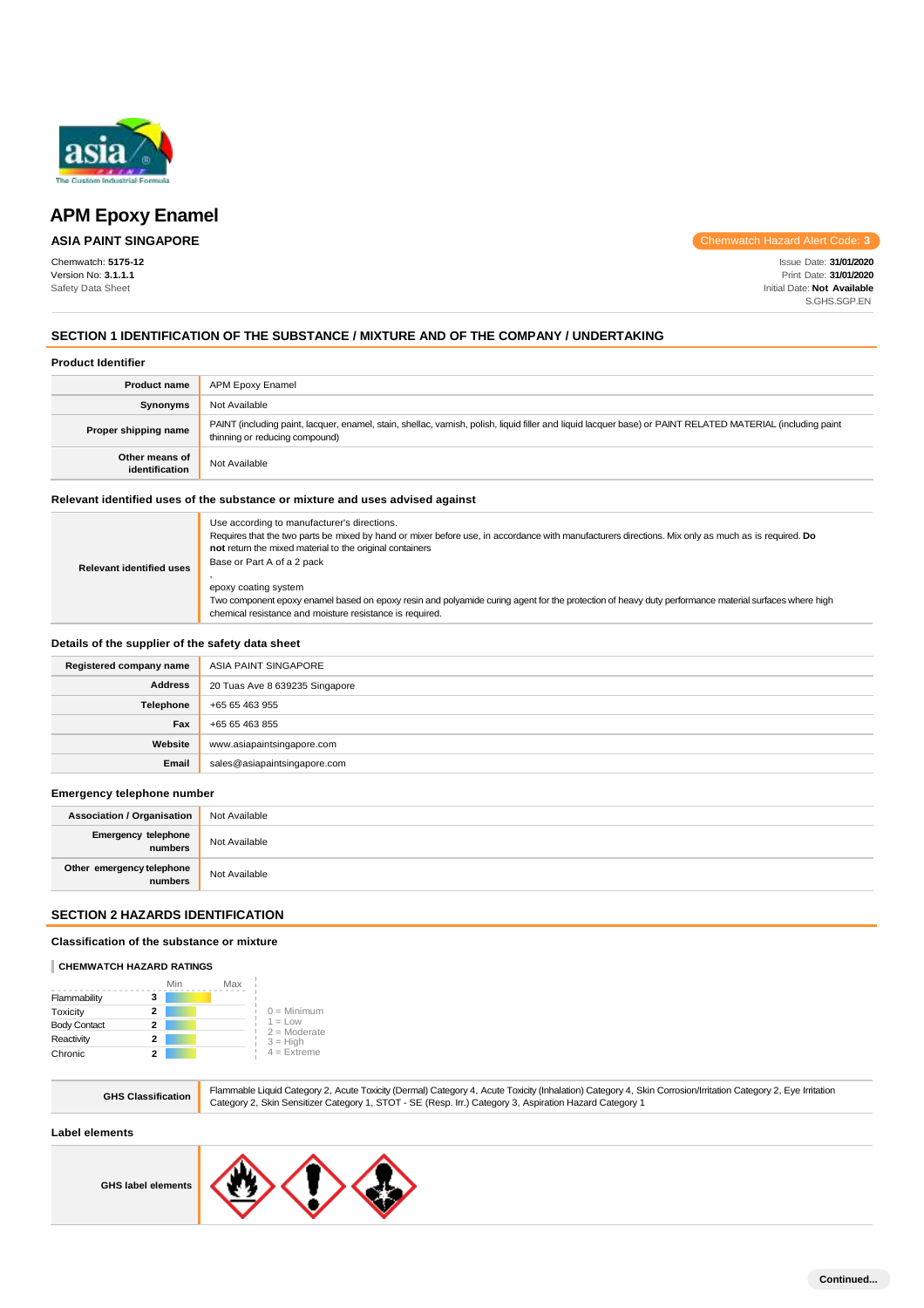| <b>SIGNAL WORD</b>  | <b>DANGER</b>                                |
|---------------------|----------------------------------------------|
| Hazard statement(s) |                                              |
| <b>H225</b>         | Highly flammable liquid and vapour           |
| <b>H312</b>         | Harmful in contact with skin                 |
| H332                | Harmful if inhaled                           |
| H315                | Causes skin irritation                       |
| H319                | Causes serious eye irritation                |
| H317                | May cause an allergic skin reaction          |
| H335                | May cause respiratory irritation             |
| H304                | May be fatal if swallowed and enters airways |

## **Precautionary statement(s) Prevention**

| P210 | Keep away from heat, hot surfaces, sparks, open flames and other ignition sources. No smoking. |
|------|------------------------------------------------------------------------------------------------|
| P271 | Use only outdoors or in a well-ventilated area.                                                |
| P280 | Wear protective gloves/protective clothing/eye protection/face protection.                     |
| P240 | Ground/bond container and receiving equipment.                                                 |
| P241 | Use explosion-proof electrical/ventilating/lighting/intrinsically safe equipment.              |
| P242 | Use only non-sparking tools.                                                                   |
| P243 | Take precautionary measures against static discharge.                                          |
| P261 | Avoid breathing dust/fume/gas/mist/vapours/spray.                                              |
| P272 | Contaminated work clothing should not be allowed out of the workplace.                         |

## **Precautionary statement(s) Response**

| P301+P310      | IF SWALLOWED: Immediately call a POISON CENTER/doctor/physician/first aider                                                      |  |  |  |
|----------------|----------------------------------------------------------------------------------------------------------------------------------|--|--|--|
| P331           | Do NOT induce vomiting.                                                                                                          |  |  |  |
| P370+P378      | In case of fire: Use alcohol resistant foam or normal protein foam for extinction.                                               |  |  |  |
| P302+P352      | IF ON SKIN: Wash with plenty of water and soap                                                                                   |  |  |  |
| P305+P351+P338 | IF IN EYES: Rinse cautiously with water for several minutes. Remove contact lenses, if present and easy to do. Continue rinsing. |  |  |  |
| P312           | Call a POISON CENTER/doctor/physician/first aider/if you feel unwell.                                                            |  |  |  |
| P333+P313      | If skin irritation or rash occurs: Get medical advice/attention.                                                                 |  |  |  |
| P337+P313      | If eye irritation persists: Get medical advice/attention.                                                                        |  |  |  |
| P362+P364      | Take off contaminated clothing and wash it before reuse.                                                                         |  |  |  |
| P303+P361+P353 | IF ON SKIN (or hair): Take off immediately all contaminated clothing. Rinse skin with water/shower.                              |  |  |  |
| P304+P340      | IF INHALED: Remove person to fresh air and keep comfortable for breathing.                                                       |  |  |  |
|                |                                                                                                                                  |  |  |  |

## **Precautionary statement(s) Storage**

| P403+P235 | Store in a well-ventilated place. Keep cool.                     |
|-----------|------------------------------------------------------------------|
| P405      | Store locked up.                                                 |
| P403+P233 | Store in a well-ventilated place. Keep container tightly closed. |

## **Precautionary statement(s) Disposal**

**P501** Dispose of contents/container to authorised chemical landfill or if organic to high temperature incineration

## **SECTION 3 COMPOSITION / INFORMATION ON INGREDIENTS**

## **Substances**

See section below for composition of Mixtures

## **Mixtures**

| <b>CAS No</b> | %[weight] | <b>Name</b>                                       |
|---------------|-----------|---------------------------------------------------|
| 25036-25-3    | <60       | bisphenol A/ bisphenol A diglycidyl ether polymer |
| 1330-20-7     | < 10      | xylene                                            |
| 108-10-1      | < 10      | methyl isobutyl ketone                            |
| 71-36-3       | < 10      | n-butanol                                         |
| 64742-95-6.   | < 10      | C9-aromatic hydrocarbon solvent                   |

## **SECTION 4 FIRST AID MEASURES**

**Description of first aid measures**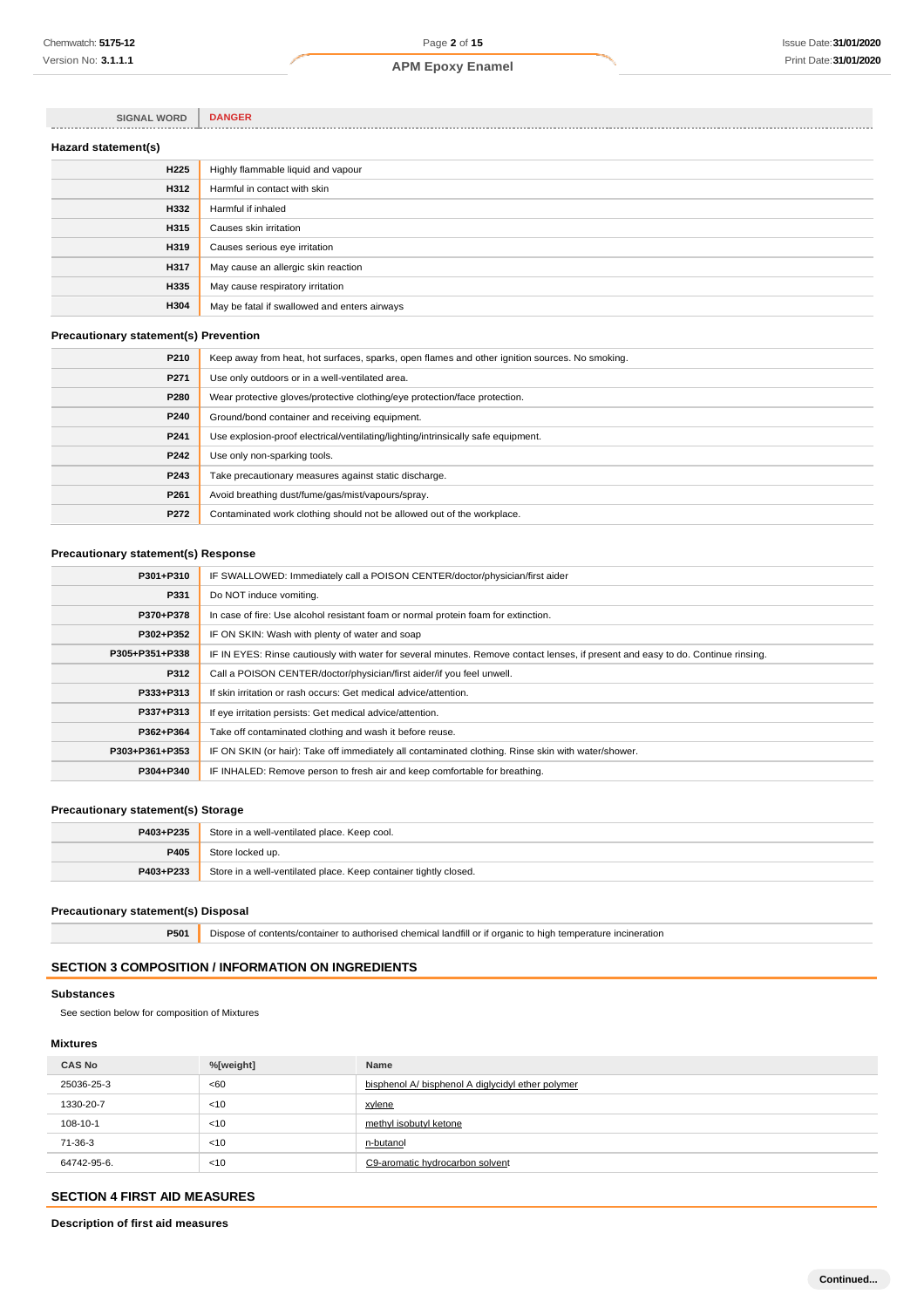| <b>Eye Contact</b>  | If this product comes in contact with the eyes:<br>Wash out immediately with fresh running water.<br>Ensure complete irrigation of the eye by keeping eyelids apart and away from eye and moving the eyelids by occasionally lifting the upper and lower lids.<br>Seek medical attention without delay; if pain persists or recurs seek medical attention.<br>Removal of contact lenses after an eye injury should only be undertaken by skilled personnel.                                                                                                                                                                                                                                            |
|---------------------|--------------------------------------------------------------------------------------------------------------------------------------------------------------------------------------------------------------------------------------------------------------------------------------------------------------------------------------------------------------------------------------------------------------------------------------------------------------------------------------------------------------------------------------------------------------------------------------------------------------------------------------------------------------------------------------------------------|
| <b>Skin Contact</b> | If skin contact occurs:<br>Immediately remove all contaminated clothing, including footwear.<br>Flush skin and hair with running water (and soap if available).<br>Seek medical attention in event of irritation.                                                                                                                                                                                                                                                                                                                                                                                                                                                                                      |
| Inhalation          | If fumes or combustion products are inhaled remove from contaminated area.<br>Lay patient down. Keep warm and rested.<br>Prostheses such as false teeth, which may block airway, should be removed, where possible, prior to initiating first aid procedures.<br>Apply artificial respiration if not breathing, preferably with a demand valve resuscitator, bag-valve mask device, or pocket mask as trained. Perform CPR if<br>necessary.<br>Transport to hospital, or doctor, without delay.                                                                                                                                                                                                        |
| Ingestion           | If swallowed do <b>NOT</b> induce vomiting.<br>If vomiting occurs, lean patient forward or place on left side (head-down position, if possible) to maintain open airway and prevent aspiration.<br>Observe the patient carefully.<br>Never give liquid to a person showing signs of being sleepy or with reduced awareness; i.e. becoming unconscious.<br>Give water to rinse out mouth, then provide liquid slowly and as much as casualty can comfortably drink.<br>Seek medical advice.<br>Avoid giving milk or oils.<br>Avoid giving alcohol.<br>If spontaneous vomiting appears imminent or occurs, hold patient's head down, lower than their hips to help avoid possible aspiration of vomitus. |

#### **Indication of any immediate medical attention and special treatment needed**

Any material aspirated during vomiting may produce lung injury. Therefore emesis should not be induced mechanically or pharmacologically. Mechanical means should be used if it is considered necessary to evacuate the stomach contents; these include gastric lavage after endotracheal intubation. If spontaneous vomiting has occurred after ingestion, the patient should be monitored for difficult breathing, as adverse effects of aspiration into the lungs may be delayed up to 48 hours. Treat symptomatically.

For acute or short term repeated exposures to xylene:

- Gastro-intestinal absorption is significant with ingestions. For ingestions exceeding 1-2 ml (xylene)/kg, intubation and lavage with cuffed endotracheal tube is recommended. The use of charcoal and cathartics is equivocal.
- Pulmonary absorption is rapid with about 60-65% retained at rest.
- Primary threat to life from ingestion and/or inhalation, is respiratory failure.
- Patients should be quickly evaluated for signs of respiratory distress (e.g. cyanosis, tachypnoea, intercostal retraction, obtundation) and given oxygen. Patients with inadequate tidal volumes or poor arterial blood gases (pO2 < 50 mm Hg or pCO2 > 50 mm Hg) should be intubated.
- ▶ Arrhythmias complicate some hydrocarbon ingestion and/or inhalation and electrocardiographic evidence of myocardial injury has been reported; intravenous lines and cardiac monitors should be established in obviously symptomatic patients. The lungs excrete inhaled solvents, so that hyperventilation improves clearance.
- A chest x-ray should be taken immediately after stabilisation of breathing and circulation to document aspiration and detect the presence of pneumothorax.
- Epinephrine (adrenalin) is not recommended for treatment of bronchospasm because of potential myocardial sensitisation to catecholamines. Inhaled cardioselective bronchodilators (e.g. Alupent, Salbutamol) are the preferred agents, with aminophylline a second choice.

BIOLOGICAL EXPOSURE INDEX - BEI

These represent the determinants observed in specimens collected from a healthy worker exposed at the Exposure Standard (ES or TLV):

| Determinant                    | Index                | Sampling Time       | Comments |
|--------------------------------|----------------------|---------------------|----------|
| Methylhippu-ric acids in urine | 1.5 gm/gm creatinine | End of shift        |          |
|                                | 2 mg/min             | Last 4 hrs of shift |          |

## **SECTION 5 FIREFIGHTING MEASURES**

#### **Extinguishing media**

| ▶ Foam.                                  |
|------------------------------------------|
| Dry chemical powder.                     |
| ▶ BCF (where regulations permit).        |
| Carbon dioxide.                          |
| ▶ Water spray or fog - Large fires only. |
|                                          |

#### **Special hazards arising from the substrate or mixture**

| <b>Fire Incompatibility</b>    | Avoid contamination with oxidising agents i.e. nitrates, oxidising acids, chlorine bleaches, pool chlorine etc. as ignition may result                                                                                                                                                                                                                                                                                                                                                                                                                                                                                                                                                                                                                                                                               |
|--------------------------------|----------------------------------------------------------------------------------------------------------------------------------------------------------------------------------------------------------------------------------------------------------------------------------------------------------------------------------------------------------------------------------------------------------------------------------------------------------------------------------------------------------------------------------------------------------------------------------------------------------------------------------------------------------------------------------------------------------------------------------------------------------------------------------------------------------------------|
| <b>Advice for firefighters</b> |                                                                                                                                                                                                                                                                                                                                                                                                                                                                                                                                                                                                                                                                                                                                                                                                                      |
| <b>Fire Fighting</b>           | Alert Fire Brigade and tell them location and nature of hazard.<br>• May be violently or explosively reactive.<br>• Wear breathing apparatus plus protective gloves in the event of a fire.<br>▶ Prevent, by any means available, spillage from entering drains or water course.<br>Consider evacuation (or protect in place).<br>Fight fire from a safe distance, with adequate cover.<br>If safe, switch off electrical equipment until vapour fire hazard removed.<br>$\blacktriangleright$ Use water delivered as a fine spray to control the fire and cool adjacent area.<br>Avoid spraying water onto liquid pools.<br>Do not approach containers suspected to be hot.<br>• Cool fire exposed containers with water spray from a protected location.<br>If safe to do so, remove containers from path of fire. |
| <b>Fire/Explosion Hazard</b>   | ▶ Liquid and vapour are highly flammable.<br>Severe fire hazard when exposed to heat, flame and/or oxidisers.<br>• Vapour may travel a considerable distance to source of ignition.<br>Heating may cause expansion or decomposition leading to violent rupture of containers.<br>• On combustion, may emit toxic fumes of carbon monoxide (CO).<br>Combustion products include,: carbon dioxide (CO2), aldehydes, formaldehyde, hydrogen chloride, phosgene, other pyrolysis products typical of burning organic                                                                                                                                                                                                                                                                                                     |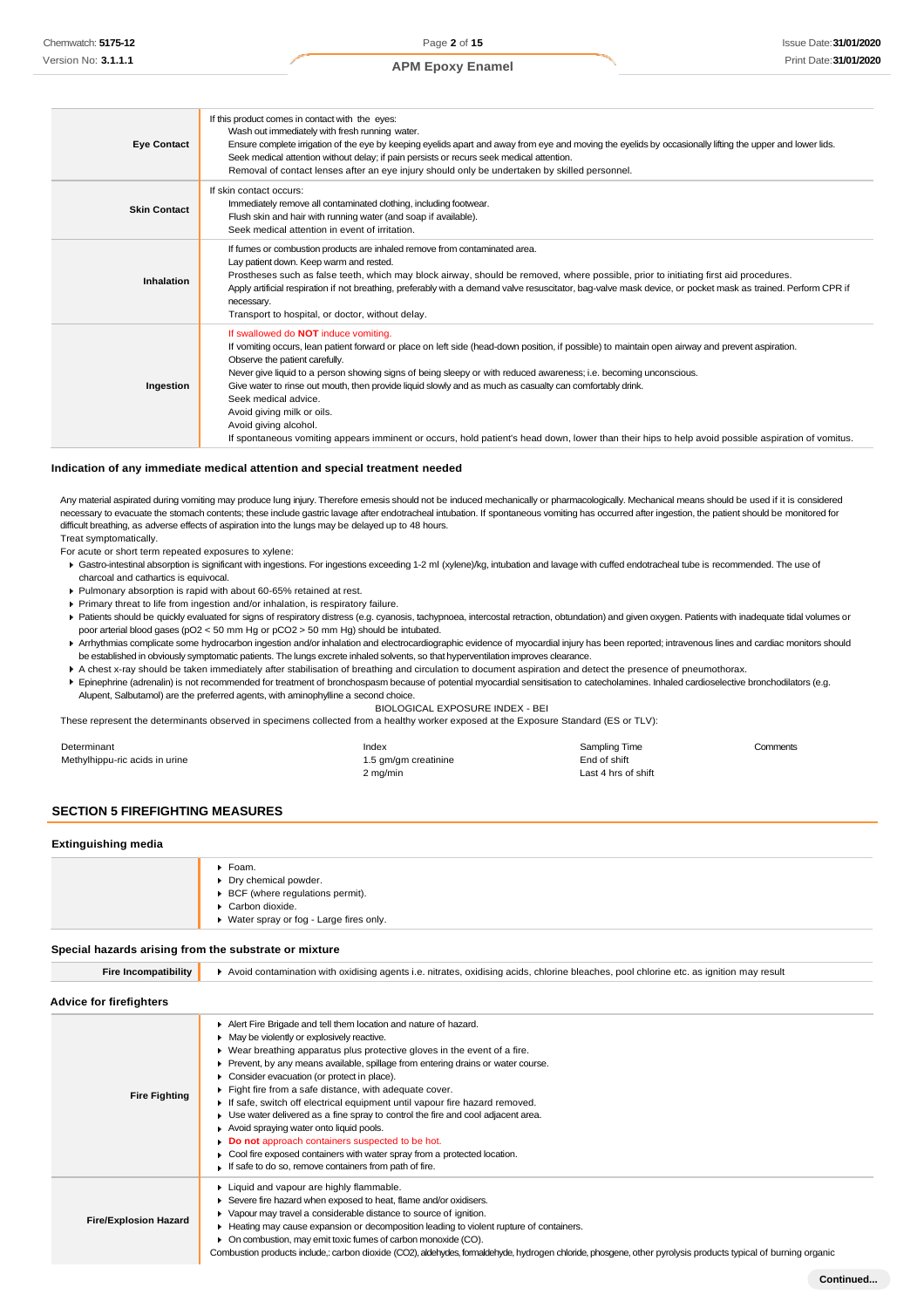|  |  | materialWARNING: Long standing in contact with air and light may result in the formationof potentially explosive peroxides. |  |  |
|--|--|-----------------------------------------------------------------------------------------------------------------------------|--|--|
|--|--|-----------------------------------------------------------------------------------------------------------------------------|--|--|

## **SECTION 6 ACCIDENTAL RELEASE MEASURES**

|                     | Personal precautions, protective equipment and emergency procedures                                                                                                                                                                                                                                                                                                                                                                                                                                                                                                                                                                                                                                                                                                                                                                                                                                                                                                                                                                                                                                                                                                                                                                                                                                                                       |
|---------------------|-------------------------------------------------------------------------------------------------------------------------------------------------------------------------------------------------------------------------------------------------------------------------------------------------------------------------------------------------------------------------------------------------------------------------------------------------------------------------------------------------------------------------------------------------------------------------------------------------------------------------------------------------------------------------------------------------------------------------------------------------------------------------------------------------------------------------------------------------------------------------------------------------------------------------------------------------------------------------------------------------------------------------------------------------------------------------------------------------------------------------------------------------------------------------------------------------------------------------------------------------------------------------------------------------------------------------------------------|
| <b>Minor Spills</b> | Remove all ignition sources.<br>Clean up all spills immediately.<br>Avoid breathing vapours and contact with skin and eyes.<br>Control personal contact with the substance, by using protective equipment.<br>Contain and absorb small quantities with vermiculite or other absorbent material.<br>Wipe up.<br>Collect residues in a flammable waste container.<br>In the event of a spill of a reactive diluent, the focus is on containing the spill to prevent contamination of soil and surface or ground water.<br>If irritating vapors are present, an approved air-purifying respirator with organic vapor canister is recommended for cleaning up spills and leaks.<br>For small spills, reactive diluents should beabsorbed with sand.                                                                                                                                                                                                                                                                                                                                                                                                                                                                                                                                                                                           |
| <b>Major Spills</b> | Industrial spills or releases of reactive diluents are infrequent and generally contained. If a large spill does occur, the material should be captured, collected,<br>and reprocessed or disposed of according to applicable governmental requirements.<br>An approved air-purifying respirator with organic-vapor canister is recommended for emergency work.<br>Clear area of personnel and move upwind.<br>Alert Fire Brigade and tell them location and nature of hazard.<br>May be violently or explosively reactive.<br>Wear breathing apparatus plus protective gloves.<br>Prevent, by any means available, spillage from entering drains or water course.<br>Consider evacuation (or protect in place).<br>No smoking, naked lights or ignition sources.<br>Increase ventilation.<br>Stop leak if safe to do so.<br>Water spray or fog may be used to disperse /absorb vapour.<br>Contain spill with sand, earth or vermiculite.<br>Use only spark-free shovels and explosion proof equipment.<br>Collect recoverable product into labelled containers for recycling.<br>Absorb remaining product with sand, earth or vermiculite.<br>Collect solid residues and seal in labelled drums for disposal.<br>Wash area and prevent runoff into drains.<br>If contamination of drains or waterways occurs, advise emergency services. |
|                     |                                                                                                                                                                                                                                                                                                                                                                                                                                                                                                                                                                                                                                                                                                                                                                                                                                                                                                                                                                                                                                                                                                                                                                                                                                                                                                                                           |

Personal Protective Equipment advice is contained in Section 8 of the SDS.

## **SECTION 7 HANDLING AND STORAGE**

| Precautions for safe handling |                                                                                                                                                                                                                                                                                                                                                                                                                                                                                                                                                                                                                                                                                                                                                                                                                                                                                                                                                                                                                                                                                                                                                                                                                                                                                                                                        |
|-------------------------------|----------------------------------------------------------------------------------------------------------------------------------------------------------------------------------------------------------------------------------------------------------------------------------------------------------------------------------------------------------------------------------------------------------------------------------------------------------------------------------------------------------------------------------------------------------------------------------------------------------------------------------------------------------------------------------------------------------------------------------------------------------------------------------------------------------------------------------------------------------------------------------------------------------------------------------------------------------------------------------------------------------------------------------------------------------------------------------------------------------------------------------------------------------------------------------------------------------------------------------------------------------------------------------------------------------------------------------------|
| Safe handling                 | Containers, even those that have been emptied, may contain explosive vapours.<br>Do NOT cut, drill, grind, weld or perform similar operations on or near containers.<br>DO NOT allow clothing wet with material to stay in contact with skin<br>Avoid all personal contact, including inhalation.<br>Wear protective clothing when risk of exposure occurs.<br>Use in a well-ventilated area.<br>Prevent concentration in hollows and sumps.<br>DO NOT enter confined spaces until atmosphere has been checked.<br>Avoid smoking, naked lights, heat or ignition sources.<br>When handling, DO NOT eat, drink or smoke.<br>Vapour may ignite on pumping or pouring due to static electricity.<br>DO NOT use plastic buckets.<br>Earth and secure metal containers when dispensing or pouring product.<br>Use spark-free tools when handling.<br>Avoid contact with incompatible materials.<br>Keep containers securely sealed.<br>Avoid physical damage to containers.<br>Always wash hands with soap and water after handling.<br>Work clothes should be laundered separately.<br>Use good occupational work practice.<br>Observe manufacturer's storage and handling recommendations contained within this MSDS.<br>Atmosphere should be regularly checked against established exposure standards to ensure safe working conditions. |
| Other information             | Store in original containers in approved flame-proof area.<br>No smoking, naked lights, heat or ignition sources.<br>DO NOT store in pits, depressions, basements or areas where vapours may be trapped.<br>Keep containers securely sealed.<br>Store away from incompatible materials in a cool, dry well ventilated area.<br>Protect containers against physical damage and check regularly for leaks.<br>Observe manufacturer's storage and handling recommendations contained within this MSDS.                                                                                                                                                                                                                                                                                                                                                                                                                                                                                                                                                                                                                                                                                                                                                                                                                                    |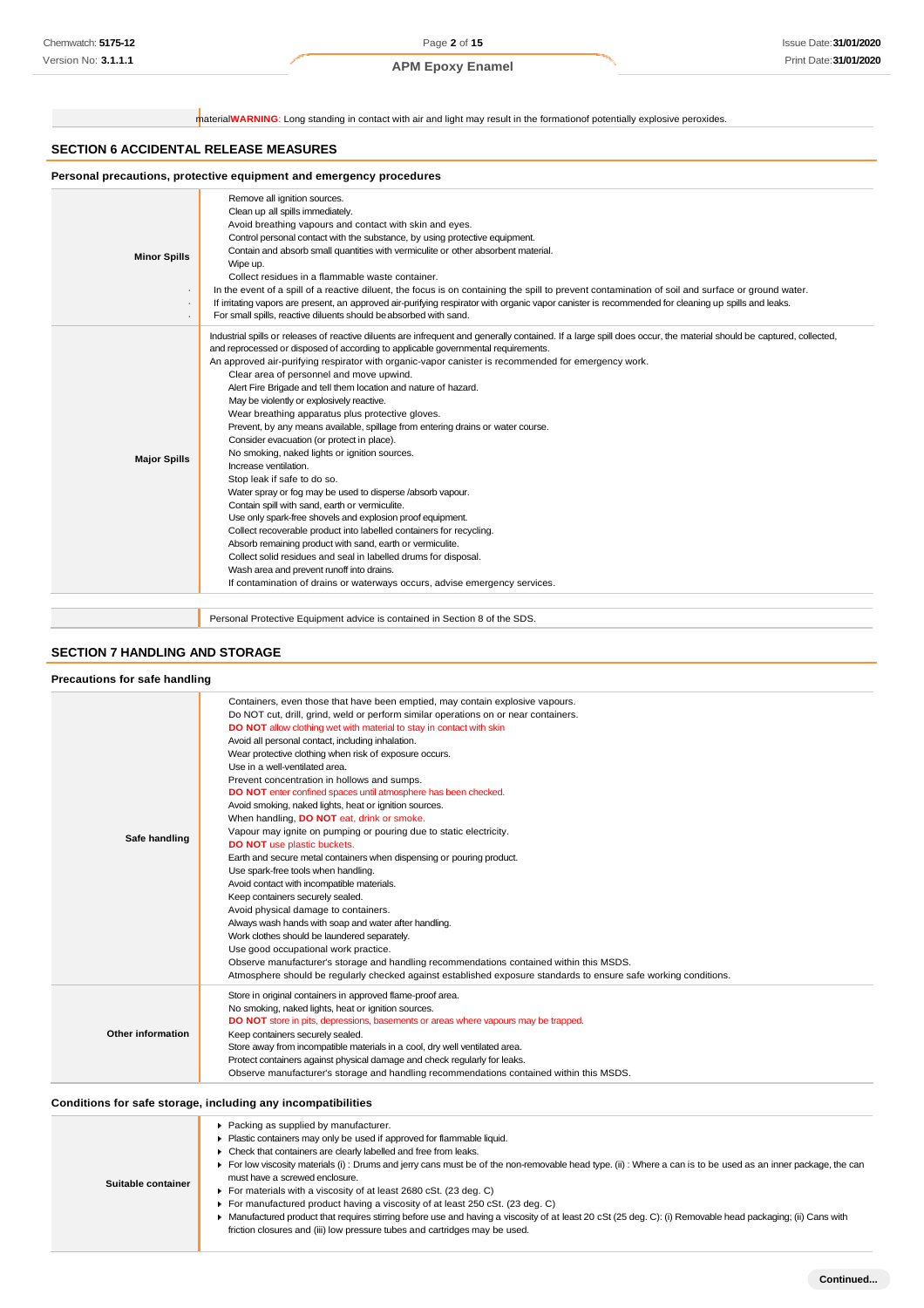## Where combination packages are used, and the inner packages are of glass, there must be sufficient inert cushioning material in contact with inner and outer packages In addition, where inner packagings are glass and contain liquids of packing group I there must be sufficient inert absorbent to absorb any spillage, unless the outer packaging is a close fitting moulded plastic box and the substances are not incompatible with the plastic. **Storage incompatibility** Segregate from alcohol, water. Reactive diluents are stable under recommended storage conditions, but can decompose at elevated temperatures.In some cases, decomposition can cause pressure build-up in closed systems. Avoid cross contamination between the two liquid parts of product (kit). If two part products are mixed or allowed to mix in proportions other than manufacturer's recommendation, polymerisation with gelation and evolution of heat

## **SECTION 8 EXPOSURE CONTROLS / PERSONAL PROTECTION**

(exotherm) may occur.

This excess heat may generate toxic vapour

Avoid reaction with amines, mercaptans, strong acids and oxidising agents

#### **Control parameters**

#### **OCCUPATIONAL EXPOSURE LIMITS (OEL)**

**INGREDIENT DATA**

| Source                                                                        | Ingredient             | <b>Material name</b>            | <b>TWA</b>          | <b>STEL</b>         | Peak          | <b>Notes</b>  |
|-------------------------------------------------------------------------------|------------------------|---------------------------------|---------------------|---------------------|---------------|---------------|
| Singapore Permissible<br><b>Exposure Limits of Toxic</b><br><b>Substances</b> | xylene                 | Xylene                          | 434 mg/m3 / 100 ppm | 150 mg/m3 / 651 ppm | Not Available | Not Available |
| Singapore Permissible<br><b>Exposure Limits of Toxic</b><br><b>Substances</b> | methyl isobutyl ketone | Methyl isobutyl ketone (Hexone) | 205 mg/m3 / 50 ppm  | 75 mg/m3 / 307 ppm  | Not Available | Not Available |
| Singapore Permissible<br><b>Exposure Limits of Toxic</b><br><b>Substances</b> | n-butanol              | n-Butanol                       | Not Available       | 50 mg/m3 / 152 ppm  | Not Available | Not Available |

#### **EMERGENCY LIMITS** I

| Ingredient                                           | <b>Material name</b>                                                                                            |                     | TEEL-1           | TEEL-2           | TEEL-3           |
|------------------------------------------------------|-----------------------------------------------------------------------------------------------------------------|---------------------|------------------|------------------|------------------|
| bisphenol A/ bisphenol A<br>diglycidyl ether polymer | Epoxy resin; (Bisphenol A-Bisphenol A diglycidyl ether polymer)                                                 |                     | $6$ mg/m $3$     | 66 mg/m3         | 400 mg/m3        |
| xylene                                               | Xylenes                                                                                                         |                     | Not<br>Available | Not<br>Available | Not<br>Available |
| methyl isobutyl ketone                               | Methyl isobutyl ketone; (Hexone)                                                                                |                     | 75 ppm           | 75 ppm           | 3000 ppm         |
| n-butanol                                            | Butyl alcohol, n-; (n-Butanol)                                                                                  |                     | 20 ppm           | 50 ppm           | 8000 ppm         |
| C9-aromatic hydrocarbon<br>solvent                   | Aromatic hydrocarbon solvents; (High flash naphtha distillates; Solvent naphtha (petroleum), light<br>aromatic) |                     | $3.1$ ppm        | 34 ppm           | 410 ppm          |
|                                                      |                                                                                                                 |                     |                  |                  |                  |
| Ingredient                                           | <b>Original IDLH</b>                                                                                            | <b>Revised IDLH</b> |                  |                  |                  |
| bisphenol A/ bisphenol A<br>diglycidyl ether polymer | Not Available                                                                                                   | Not Available       |                  |                  |                  |
| xylene                                               | 1,000 ppm                                                                                                       | 900 ppm             |                  |                  |                  |
| methyl isobutyl ketone                               | 3,000 ppm<br>500 ppm                                                                                            |                     |                  |                  |                  |
| n-butanol                                            | 8,000 ppm                                                                                                       | 1,400 [LEL] ppm     |                  |                  |                  |
| C9-aromatic hydrocarbon<br>solvent                   | Not Available                                                                                                   | Not Available       |                  |                  |                  |

#### **Exposure controls**

| Appropriate engineering<br>controls | Engineering controls are used to remove a hazard or place a barrier between the worker and the hazard. Well-designed engineering controls can be highly<br>effective in protecting workers and will typically be independent of worker interactions to provide this high level of protection.<br>The basic types of engineering controls are:<br>Process controls which involve changing the way a job activity or process is done to reduce the risk.<br>Enclosure and/or isolation of emission source which keeps a selected hazard "physically" away from the worker and ventilation that strategically "adds" and<br>"removes" air in the work environment. Ventilation can remove or dilute an air contaminant if designed properly. The design of a ventilation system must match<br>the particular process and chemical or contaminant in use.<br>Employers may need to use multiple types of controls to prevent employee overexposure.<br>For flammable liquids and flammable gases, local exhaust ventilation or a process enclosure ventilation system may be required. Ventilation equipment should<br>be explosion-resistant.<br>Air contaminants generated in the workplace possess varying "escape" velocities which, in turn, determine the "capture velocities" of fresh circulating air<br>required to effectively remove the contaminant. |                                              |
|-------------------------------------|--------------------------------------------------------------------------------------------------------------------------------------------------------------------------------------------------------------------------------------------------------------------------------------------------------------------------------------------------------------------------------------------------------------------------------------------------------------------------------------------------------------------------------------------------------------------------------------------------------------------------------------------------------------------------------------------------------------------------------------------------------------------------------------------------------------------------------------------------------------------------------------------------------------------------------------------------------------------------------------------------------------------------------------------------------------------------------------------------------------------------------------------------------------------------------------------------------------------------------------------------------------------------------------------------------------------------------------------------------------|----------------------------------------------|
|                                     | Type of Contaminant:                                                                                                                                                                                                                                                                                                                                                                                                                                                                                                                                                                                                                                                                                                                                                                                                                                                                                                                                                                                                                                                                                                                                                                                                                                                                                                                                         | Air Speed:                                   |
|                                     | solvent, vapours, degreasing etc., evaporating from tank (in still air).                                                                                                                                                                                                                                                                                                                                                                                                                                                                                                                                                                                                                                                                                                                                                                                                                                                                                                                                                                                                                                                                                                                                                                                                                                                                                     | $0.25 - 0.5$ m/s<br>$(50-100)$<br>$f/min.$ ) |
|                                     | aerosols, fumes from pouring operations, intermittent container filling, low speed conveyer transfers, welding, spray drift, plating acid fumes,<br>pickling (released at low velocity into zone of active generation)                                                                                                                                                                                                                                                                                                                                                                                                                                                                                                                                                                                                                                                                                                                                                                                                                                                                                                                                                                                                                                                                                                                                       | $0.5 - 1$ m/s<br>$(100 - 200)$<br>$f/min.$ ) |
|                                     |                                                                                                                                                                                                                                                                                                                                                                                                                                                                                                                                                                                                                                                                                                                                                                                                                                                                                                                                                                                                                                                                                                                                                                                                                                                                                                                                                              |                                              |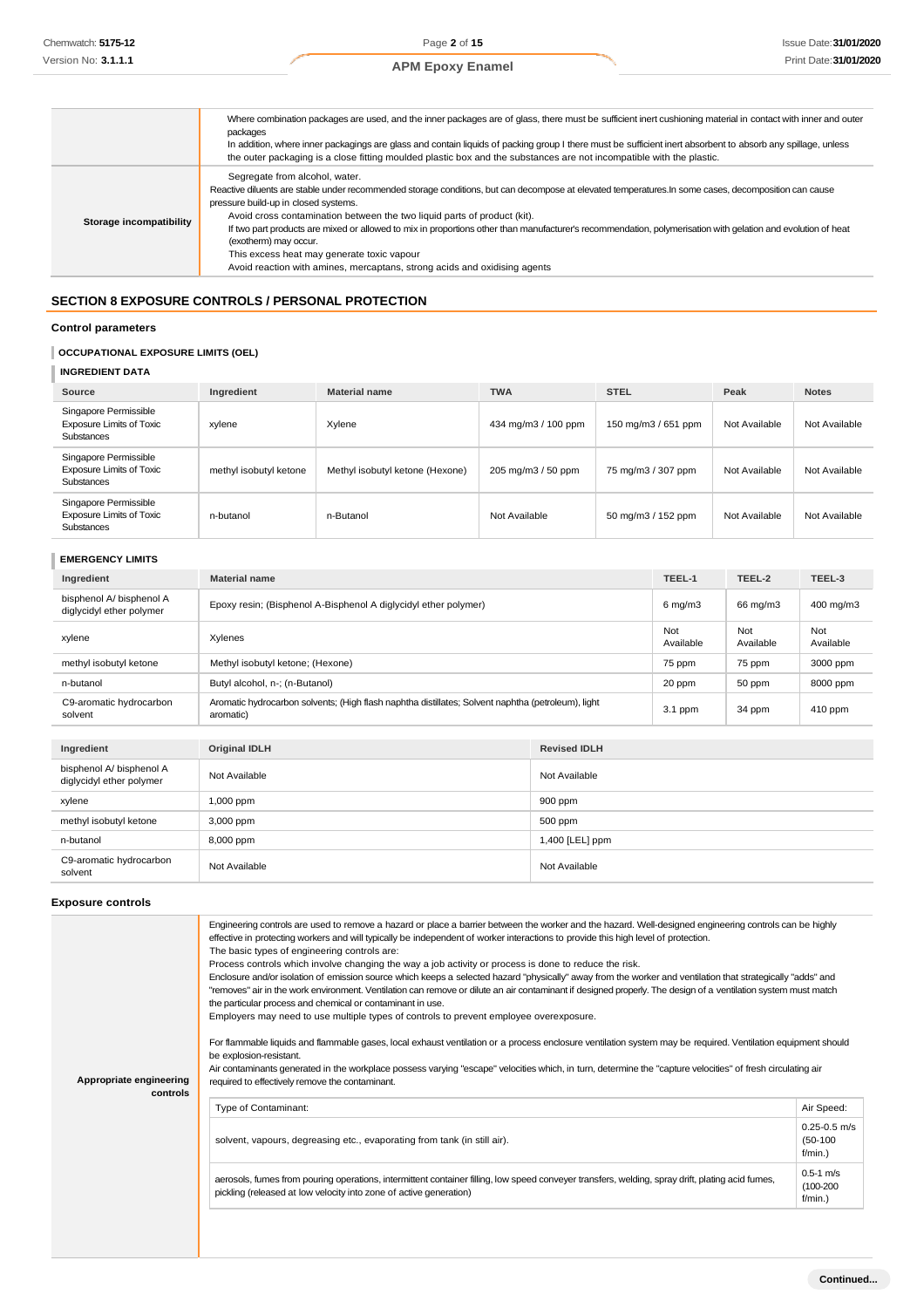## direct spray, spray painting in shallow booths, drum filling, conveyer loading, crusher dusts, gas discharge (active generation into zone of 1-2.5 m/s rapid air motion) (200-500 km) (200-600 km) (200-600 km) (200-600 km) (200-500 km) (200-500 km) (200-500 km) (<br>Anii al-Amii al-Amii al-Amii al-Amii al-Amii al-Amii al-Amii al-Amii al-Amii al-Amii al-Amii al-Amii al-Amii a f/min.) Within each range the appropriate value depends on: Simple theory shows that air velocity falls rapidly with distance away from the opening of a simple extraction pipe. Velocity generally decreases with the square of distance from the extraction point (in simple cases). Therefore the air speed at the extraction point should be adjusted, accordingly, after reference to distance from the contaminating source. The air velocity at the extraction fan, for example, should be a minimum of 1-2 m/s (200-400 f/min.) for extraction of solvents generated in a tank 2 meters distant from the extraction point. Other mechanical considerations, producing performance deficits within the extraction apparatus, make it essential that theoretical air velocities are multiplied by factors of 10 or more when extraction systems are installed or used. **Personal protection Eye and face protection** ▶ Safety glasses with side shields. **Chemical goggles.** Contact lenses may pose a special hazard; soft contact lenses may absorb and concentrate irritants. A written policy document, describing the wearing of lenses or restrictions on use, should be created for each workplace or task. This should include a review of lens absorption and adsorption for the class of chemicals in use and an account of injury experience. Medical and first-aid personnel should be trained in their removal and suitable equipment should be readily available. In the event of chemical exposure, begin eye irrigation immediately and remove contact lens as soon as practicable. Lens should be removed at the first signs of eye redness or irritation - lens should be removed in a clean environment only after workers have washed hands thoroughly. [CDC NIOSH Current Intelligence Bulletin 59], [AS/NZS 1336 or national equivalent] **Skin protection** See Hand protection below **Hands/feet protection NOTE:** The material may produce skin sensitisation in predisposed individuals. Care must be taken, when removing gloves and other protective equipment, to avoid all possible skin contact. ▶ Contaminated leather items, such as shoes, belts and watch-bands should be removed and destroyed The selection of suitable gloves does not only depend on the material, but also on further marks of quality which vary from manufacturer to manufacturer. Where the chemical is a preparation of several substances, the resistance of the glove material can not be calculated in advance and has therefore to be checked prior to the application The exact break through time for substances has to be obtained from the manufacturer of the protective gloves and.has to be observed when making a final choice. Suitability and durability of glove type is dependent on usage. Important factors in the selection of gloves include: Frequency and duration of contact. chemical resistance of glove material, glove thickness and **dexterity** Select gloves tested to a relevant standard (e.g. Europe EN 374, US F739, AS/NZS 2161.1 or national equivalent). ▶ When prolonged or frequently repeated contact may occur, a glove with a protection class of 5 or higher (breakthrough time greater than 240 minutes according to EN 374, AS/NZS 2161.10.1 or national equivalent) is recommended. When only brief contact is expected, a glove with a protection class of 3 or higher (breakthrough time greater than 60 minutes according to EN 374, AS/NZS 2161.10.1 or national equivalent) is recommended. Some glove polymer types are less affected by movement and this should be taken into account when considering gloves for long-term use. **F** Contaminated gloves should be replaced. Gloves must only be worn on clean hands. After using gloves, hands should be washed and dried thoroughly. Application of a non-perfumed moisturiser is recommended. When handling liquid-grade epoxy resins wear chemically protective gloves (e.g nitrile or nitrile-butatoluene rubber), boots and aprons. **DO NOT** use cotton or leather (which absorb and concentrate the resin), polyvinyl chloride, rubber or polyethylene gloves (which absorb the resin). **DO NOT** use barrier creams containing emulsified fats and oils as these may absorb the resin; silicone-based barrier creams should be reviewed prior to use. **Body protection** See Other protection below Other protectio<sub>n</sub> · **C**veralls PVC Apron. PVC protective suit may be required if exposure severe. Eyewash unit. **Ensure there is ready access to a safety shower.** Some plastic personal protective equipment (PPE) (e.g. gloves, aprons, overshoes) are not recommended as they may produce static electricity. For large scale or continuous use wear tight-weave non-static clothing (no metallic fasteners, cuffs or pockets). Non sparking safety or conductive footwear should be considered. Conductive footwear describes a boot or shoe with a sole made from a conductive compound chemically bound to the bottom components, for permanent control to electrically ground the foot an shall dissipate static electricity from the body to reduce the possibility of ignition of volatile compounds. Electrical resistance must range between 0 to 500,000 ohms. Conductive shoes should be stored in lockers close to the room in which they are worn. Personnel who have been issued conductive footwear should not wear them from their place of work to their homes and return. **Thermal hazards** Not Available Lower end of the range Upper end of the range Upper end of the range Upper end of the range 1: Room air currents minimal or favourable to capture 1: Disturbing room air currents 2: Contaminants of low toxicity or of nuisance value only. 2: Contaminants of high toxicity 3: Intermittent, low production, and the state of the state of the state of the state of the state of the state of the state of the state of the state of the state of the state of the state of the state of the state of the 4: Large hood or large air mass in motion 4: Small hood-local control only

### **Recommended material(s)**

**GLOVE SELECTION INDEX**

Glove selection is based on a modified presentation of the:

*"***Forsberg Clothing Performance Index".**

The effect(s) of the following substance(s) are taken into account in the *computergenerated* selection:

## **Respiratory protection**

Type A Filter of sufficient capacity. (AS/NZS 1716 & 1715, EN 143:2000 & 149:2001, ANSI Z88 or national equivalent)

Where the concentration of gas/particulates in the breathing zone, approaches or exceeds the "Exposure Standard" (or ES), respiratory protection is required.

Degree of protection varies with both face-piece and Class of filter; the nature of protection varies with Type of filter.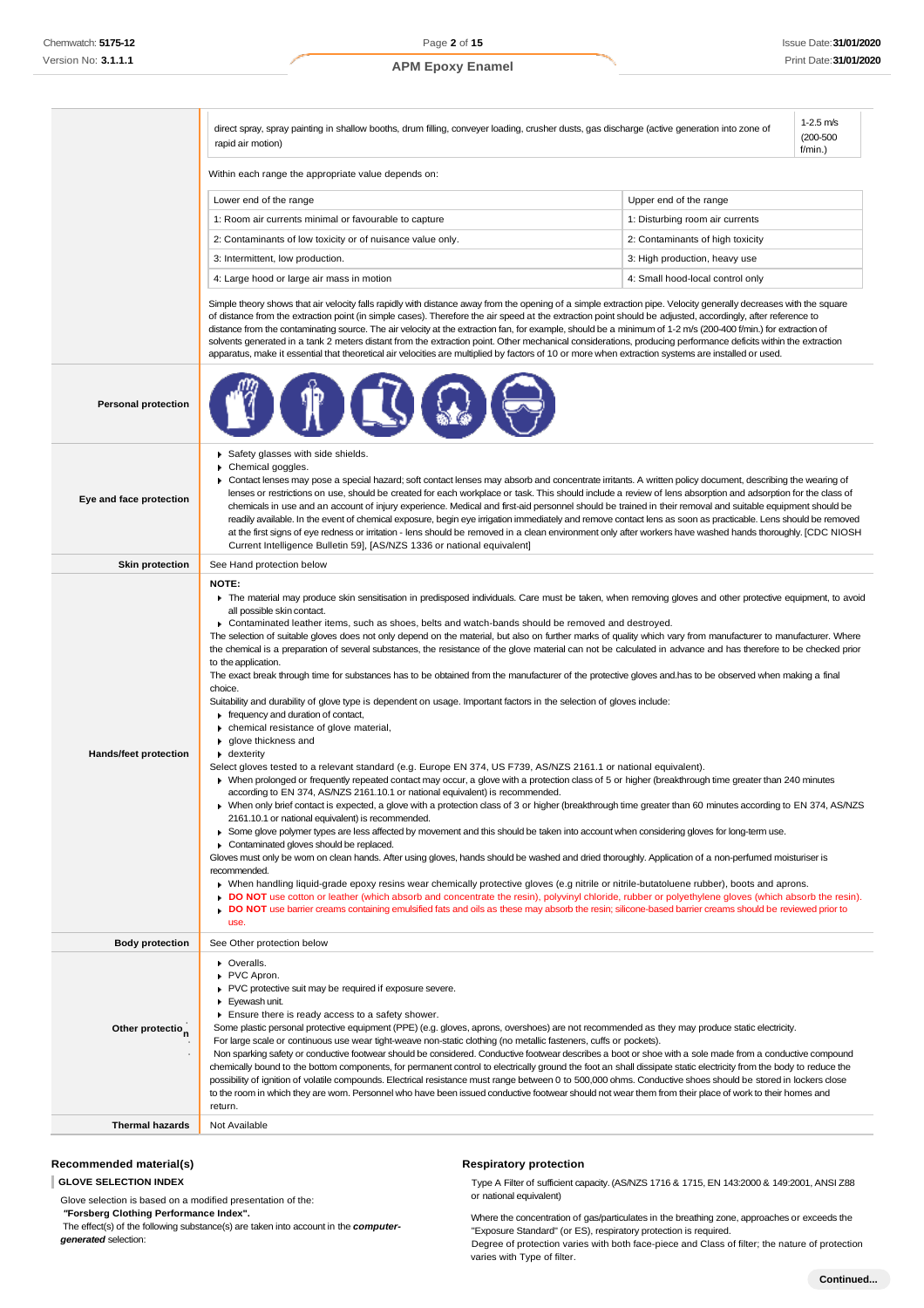APM Epoxy Enamel

| <b>Material</b>       | CPI    |
|-----------------------|--------|
| <b>BUTYL</b>          | C      |
| <b>BUTYL/NEOPRENE</b> | C      |
| <b>HYPALON</b>        | C      |
| NAT+NEOPR+NITRILE     | C      |
| NATURAL RUBBER        | C      |
| NATURAL+NEOPRENE      | C      |
| <b>NEOPRENE</b>       | C      |
| NEOPRENE/NATURAL      | C      |
| <b>NITRILE</b>        | C      |
| NITRILE+PVC           | C      |
| PE                    | C      |
| PE/EVAL/PE            | C      |
| <b>PVA</b>            | C      |
| <b>PVC</b>            | C      |
| PVDC/PE/PVDC          | C      |
| <b>TEFLON</b>         | C      |
| <b>VITON</b>          | C      |
| ##methyl isobutyl     | ketone |

| <b>Required Minimum</b><br><b>Protection Factor</b> | <b>Half-Face</b><br>Respirator | <b>Full-Face</b><br>Respirator | <b>Powered Air</b><br>Respirator |
|-----------------------------------------------------|--------------------------------|--------------------------------|----------------------------------|
| up to $10 \times ES$                                | A-AUS / Class 1                |                                | A-PAPR-AUS /<br>Class 1          |
| up to $50 \times ES$                                | Air-line*                      | $\overline{\phantom{0}}$       | ٠                                |
| up to $100 \times ES$                               | -                              | $A-3$                          | ۰                                |
| $100 + x ES$                                        | -                              | Air-line**                     | ٠                                |

\* - Continuous-flow; \*\* - Continuous-flow or positive pressure demand

A(All classes) = Organic vapours, B AUS or B1 = Acid gasses, B2 = Acid gas or hydrogen cyanide(HCN), B3 = Acid gas or hydrogen cyanide(HCN), E = Sulfur dioxide(SO2), G = Agricultural chemicals,  $K =$  Ammonia(NH3), Hg = Mercury, NO = Oxides of nitrogen, MB = Methyl bromide,  $AX = Low$  boiling point organic compounds(below 65 degC)

\* CPI - Chemwatch Performance Index

A: Best Selection

B: Satisfactory; may degrade after 4 hours continuous immersion

C: Poor to Dangerous Choice for other than short term immersion

**NOTE**: As a series of factors will influence the actual performance of the glove, a final selection must be based on detailed observation. -

\* Where the glove is to be used on a short term, casual or infrequent basis, factors such as "feel" or convenience (e.g. disposability), may dictate a choice of gloves which might otherwise be unsuitable following long-term or frequent use. A qualified practitioner should be consulted.

## **SECTION 9 PHYSICAL AND CHEMICAL PROPERTIES**

## **Information on basic physical and chemical properties**

| Appearance                                      | White or coloured highly flammable liquid; does not mix with water. |                                                   |                |
|-------------------------------------------------|---------------------------------------------------------------------|---------------------------------------------------|----------------|
|                                                 |                                                                     |                                                   |                |
| <b>Physical state</b>                           | Liquid                                                              | Relative density (Water = 1)                      | $-1.28$        |
| Odour                                           | Not Available                                                       | <b>Partition coefficient</b><br>n-octanol / water | Not Available  |
| <b>Odour threshold</b>                          | Not Available                                                       | <b>Auto-ignition temperature</b><br>$(^{\circ}C)$ | Not Available  |
| pH (as supplied)                                | Not Applicable                                                      | Decomposition<br>temperature                      | Not Available  |
| Melting point / freezing<br>point (°C)          | Not Available                                                       | <b>Viscosity (cSt)</b>                            | 85-90 KU       |
| Initial boiling point and<br>boiling range (°C) | Not Available                                                       | Molecular weight (g/mol)                          | Not Applicable |
| Flash point (°C)                                | 14                                                                  | <b>Taste</b>                                      | Not Available  |
| <b>Evaporation rate</b>                         | Not Available                                                       | <b>Explosive properties</b>                       | Not Available  |
| Flammability                                    | HIGHLY FLAMMABLE.                                                   | <b>Oxidising properties</b>                       | Not Available  |
| Upper Explosive Limit (%)                       | Not Available                                                       | Surface Tension (dyn/cm or<br>$mN/m$ )            | Not Available  |
| Lower Explosive Limit (%)                       | Not Available                                                       | <b>Volatile Component (%vol)</b>                  | 40-50          |
| Vapour pressure (kPa)                           | Not Available                                                       | Gas group                                         | Not Available  |
| Solubility in water (g/L)                       | Immiscible                                                          | pH as a solution (1%)                             | Not Applicable |
| Vapour density (Air = 1)                        | Not Available                                                       | VOC g/L                                           | Not Available  |

## **SECTION 10 STABILITY AND REACTIVITY**

| Reactivity                            | See section 7                                                                                                                    |
|---------------------------------------|----------------------------------------------------------------------------------------------------------------------------------|
| <b>Chemical stability</b>             | Unstable in the presence of incompatible materials.<br>Product is considered stable.<br>Hazardous polymerisation will not occur. |
| Possibility of hazardous<br>reactions | See section 7                                                                                                                    |
| <b>Conditions to avoid</b>            | See section 7                                                                                                                    |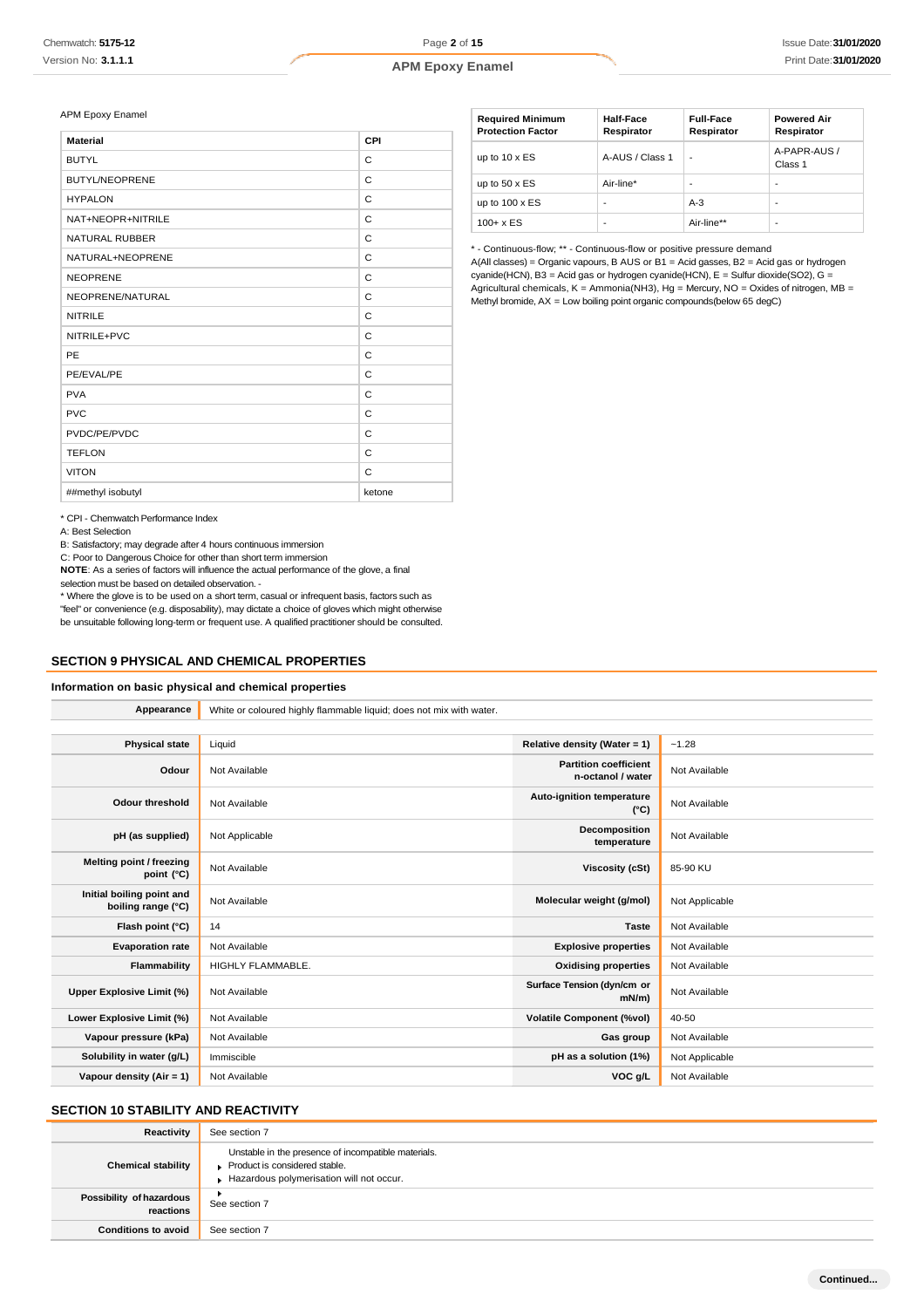Version No: **3** 

**APM Epoxy Enamel**

**Hazardous decomposition** See section 5 **SECTION 11 TOXICOLOGICAL INFORMATION**

**Incompatible materials** See section 7

| Information on toxicological effects |                                                                                                                                                                                                                                                                                                                                                                                                                                                                                                                                                                                                                                                                                                                                                                                                                                                                                                                                                                                                                                                                                                                                                                                                                                                                                                                                                                                                                                                                                                                                                                                                                                                                                                                                                                                                                                                                                                                                                                                                                                                                                                                                                                                                                                                                                                                                                                                                                                                                 |  |
|--------------------------------------|-----------------------------------------------------------------------------------------------------------------------------------------------------------------------------------------------------------------------------------------------------------------------------------------------------------------------------------------------------------------------------------------------------------------------------------------------------------------------------------------------------------------------------------------------------------------------------------------------------------------------------------------------------------------------------------------------------------------------------------------------------------------------------------------------------------------------------------------------------------------------------------------------------------------------------------------------------------------------------------------------------------------------------------------------------------------------------------------------------------------------------------------------------------------------------------------------------------------------------------------------------------------------------------------------------------------------------------------------------------------------------------------------------------------------------------------------------------------------------------------------------------------------------------------------------------------------------------------------------------------------------------------------------------------------------------------------------------------------------------------------------------------------------------------------------------------------------------------------------------------------------------------------------------------------------------------------------------------------------------------------------------------------------------------------------------------------------------------------------------------------------------------------------------------------------------------------------------------------------------------------------------------------------------------------------------------------------------------------------------------------------------------------------------------------------------------------------------------|--|
| Inhaled                              | Inhalation of vapours or aerosols (mists, fumes), generated by the material during the course of normal handling, may be harmful.<br>The material can cause respiratory irritation in some persons. The body's response to such irritation can cause further lung damage.<br>In animal testing, exposure to aerosols of some reactive diluents (notably o-cresol glycidyl ether, CAS RN: 2210-79-9) has been reported to affect the adrenal<br>gland, central nervous system, kidney, liver, ovaries, spleen, testes, thymus, and respiratory tract.<br>On exposure to mixed trimethylbenzenes, some people may become nervous, tensed, anxious and have difficult breathing. There may be a reduction red blood<br>cells and bleeding abnormalities. There may also be drowsiness.<br>Headache, fatigue, tiredness, irritability and digestive disturbances (nausea, loss of appetite and bloating) are the most common symptoms of xylene<br>overexposure. Injury to the heart, liver, kidneys and nervous system has also been noted amongst workers.<br>Xylene is a central nervous system depressant                                                                                                                                                                                                                                                                                                                                                                                                                                                                                                                                                                                                                                                                                                                                                                                                                                                                                                                                                                                                                                                                                                                                                                                                                                                                                                                                                       |  |
| Ingestion                            | Swallowing of the liquid may cause aspiration into the lungs with the risk of chemical pneumonitis; serious consequences may result. (ICSC13733)<br>Accidental ingestion of the material may be damaging to the health of the individual.<br>Male rats exposed to a single oral dose of bisphenol A diglycidyl ether (BADGE) at 750, 1000, and 2000 mg/kg/day showed a significantly increase in the<br>number of immature and maturing sperm on the testis. There were no significant differences with respect to sperm head count, sperm motility, and sperm<br>abnormality in the BADGE treatment groups<br>Reactive diluents exhibit a range of ingestion hazards. Small amounts swallowed incidental to normal handling operations are not likely to cause injury.<br>However, swallowing larger amounts may cause injury.                                                                                                                                                                                                                                                                                                                                                                                                                                                                                                                                                                                                                                                                                                                                                                                                                                                                                                                                                                                                                                                                                                                                                                                                                                                                                                                                                                                                                                                                                                                                                                                                                                 |  |
| <b>Skin Contact</b>                  | Skin contact with the material may be harmful; systemic effects may result following absorption.<br>This material can cause inflammation of the skin on contact in some persons.<br>The material may accentuate any pre-existing dermatitis condition<br>Bisphenol A diglycidyl ether (BADGE) may produce contact dermatitis characterised by erythema and oedema, with weeping followed by crusting and scaling.<br>A liquid resin with a molecular weight of 350 produced severe skin irritation in rabbits when applied daily for 4 hours over 20 days.<br>Following the initial contact there may be a discrete erythematous lesion, confined to the point of contact, which may persist for 48 hours to 10 days; the<br>erythema may give way to a papular, vesicular rash with scaling.<br>In animals uncured resin produces moderate ante-mortem depression, loss of body weight and diarrhoea. Local irritation, inflammation and death resulting<br>from respiratory system depression are recorded. Higher molecular weight resins generally produce lower toxicity.<br>Skin contact with reactive diluents may cause slight to moderate irritation with local redness. Repeated or prolonged skin contact may cause burns.<br>Open cuts, abraded or irritated skin should not be exposed to this material<br>Entry into the blood-stream, through, for example, cuts, abrasions or lesions, may produce systemic injury with harmful effects. Examine the skin prior to the use<br>of the material and ensure that any external damage is suitably protected.                                                                                                                                                                                                                                                                                                                                                                                                                                                                                                                                                                                                                                                                                                                                                                                                                                                                                        |  |
| Eye                                  | This material can cause eye irritation and damage in some persons.<br>Eye contact with reactive diluents may cause slight to severe irritation with the possibility of chemical burns or moderate to severe corneal injury.                                                                                                                                                                                                                                                                                                                                                                                                                                                                                                                                                                                                                                                                                                                                                                                                                                                                                                                                                                                                                                                                                                                                                                                                                                                                                                                                                                                                                                                                                                                                                                                                                                                                                                                                                                                                                                                                                                                                                                                                                                                                                                                                                                                                                                     |  |
| <b>Chronic</b>                       | Long-term exposure to respiratory irritants may result in disease of the airways involving difficult breathing and related systemic problems.<br>Skin contact with the material is more likely to cause a sensitisation reaction in some persons compared to the general population.<br>Substance accumulation, in the human body, may occur and may cause some concern following repeated or long-term occupational exposure.<br>There is some evidence that inhaling this product is more likely to cause a sensitisation reaction in some persons compared to the general population.<br>There is some evidence from animal testing that exposure to this material may result in toxic effects to the unborn baby.<br>Bisphenol A diglycidyl ethers (BADGEs) produce sensitisation dermatitis characterised by a papular, vesicular eczema with considerable itching of the back of<br>the hand, the forearm and face and neck. This lesion may persist for 10-14 days after withdrawal from exposure and recur immediately on re-exposure. This<br>dermatitis may persist for longer periods following each exposure but is unlikely to become more intense. Lesions may develop a brownish colour and scaling<br>occurs frequently. Lower molecular weight species produce sensitisation more readily.<br>In mice technical grades of bisphenol A diglycidyl ether produced epidermal tumours and a small increase in the incidence kidney tumours in males and of<br>lymphoreticular/haematopoietic tumours in females. Subcutaneous injection produced a small number of fibrosarcomas in rats.<br>For some reactive diluents, prolonged or repeated skin contact may result in absorption of potentially harmful amounts or allergic skin reactions<br>Exposure to some reactive diluents (notably neopentylglycol diglycidyl ether, CAS RN:17557-23-2) has caused cancer in some animal testing.<br>Glycidyl ethers can cause genetic damage and cancer.<br>Women exposed to xylene in the first 3 months of pregnancy showed a slightly increased risk of miscarriage and birth defects. Evaluation of workers chronically<br>exposed to xylene has demonstrated lack of genetic toxicity.<br>There has been some concern that this material can cause cancer or mutations but there is not enough data to make an assessment.<br>Exposure to the material for prolonged periods may cause physical defects in the developing embryo (teratogenesis). |  |

|                          | <b>TOXICITY</b>                                   | <b>IRRITATION</b>                 |
|--------------------------|---------------------------------------------------|-----------------------------------|
| <b>APM Epoxy Enamel</b>  | Not Available                                     | Not Available                     |
|                          | <b>TOXICITY</b>                                   | <b>IRRITATION</b>                 |
| bisphenol A/ bisphenol A | dermal (rat) LD50: >2000 mg/kg <sup>*[2]</sup>    | Not Available                     |
| diglycidyl ether polymer | Oral (rat) LD50: >2000 mg/kg <sup>*[2]</sup>      |                                   |
|                          | <b>TOXICITY</b>                                   | <b>IRRITATION</b>                 |
|                          | Dermal (rabbit) LD50: >1700 mg/kg <sup>[2]</sup>  | Eye (human): 200 ppm irritant     |
| xylene                   | Inhalation (rat) LC50: 5000 ppm/4h <sup>[2]</sup> | Eye (rabbit): 5 mg/24h SEVERE     |
|                          | Oral (rat) LD50: 4300 mg/kgt <sup>[2]</sup>       | Eye (rabbit): 87 mg mild          |
|                          |                                                   | Skin (rabbit):500 mg/24h moderate |
|                          | <b>TOXICITY</b>                                   | <b>IRRITATION</b>                 |
|                          | Dermal (rabbit) LD50: >16000 mg/kg <sup>[1]</sup> | Eye (human): 200 ppm/15m          |
| methyl isobutyl ketone   | Oral (rat) LD50: 2984 mg/kg <sup>[1]</sup>        | Eye (rabbit): 40 mg - SEVERE      |
|                          |                                                   | Eye (rabbit): 500 mg/24h - mild   |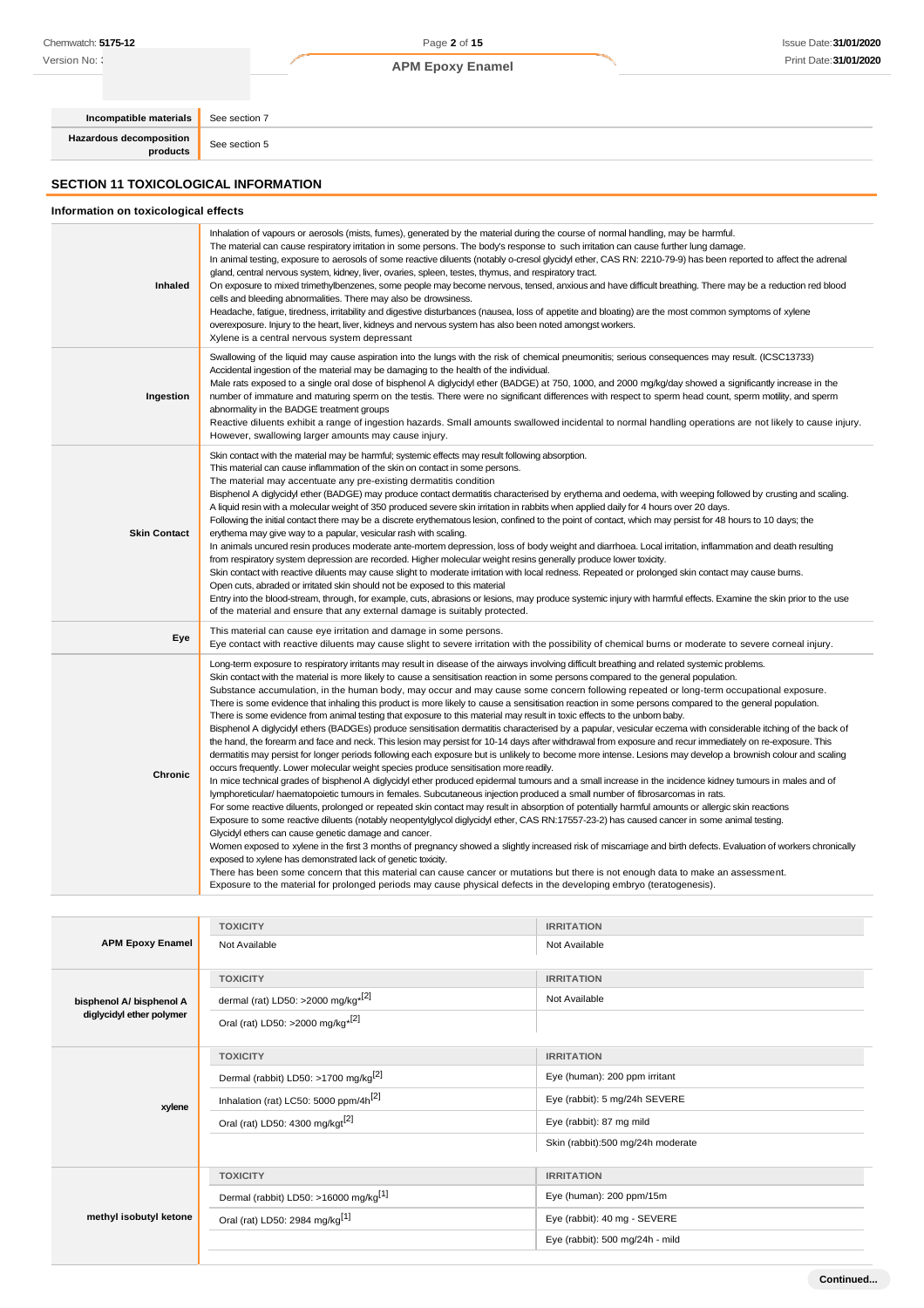**BISPHENOL A/ BISPHENOL A DIGLYCIDYL ETHER POLYMER**

|                         |                                                                                                                                                                                                                                                                                                                                                                                                                                                                                                                                                                                                                                                                                                                                                                                                                                                                                                                                                                                                                                                                                                                                                                | Skin (rabbit): 500 mg/24h - mild   |
|-------------------------|----------------------------------------------------------------------------------------------------------------------------------------------------------------------------------------------------------------------------------------------------------------------------------------------------------------------------------------------------------------------------------------------------------------------------------------------------------------------------------------------------------------------------------------------------------------------------------------------------------------------------------------------------------------------------------------------------------------------------------------------------------------------------------------------------------------------------------------------------------------------------------------------------------------------------------------------------------------------------------------------------------------------------------------------------------------------------------------------------------------------------------------------------------------|------------------------------------|
|                         | <b>TOXICITY</b>                                                                                                                                                                                                                                                                                                                                                                                                                                                                                                                                                                                                                                                                                                                                                                                                                                                                                                                                                                                                                                                                                                                                                | <b>IRRITATION</b>                  |
|                         | Dermal (rabbit) LD50: 3434.4 mg/kg <sup>[1]</sup>                                                                                                                                                                                                                                                                                                                                                                                                                                                                                                                                                                                                                                                                                                                                                                                                                                                                                                                                                                                                                                                                                                              | Eye (human): 50 ppm - irritant     |
| n-butanol               | Inhalation (rat) LC50: 24 mg/L/4H <sup>[2]</sup>                                                                                                                                                                                                                                                                                                                                                                                                                                                                                                                                                                                                                                                                                                                                                                                                                                                                                                                                                                                                                                                                                                               | Eye (rabbit): 1.6 mg-SEVERE        |
|                         | Inhalation (rat) LC50: 8000 ppm/4hE[2]                                                                                                                                                                                                                                                                                                                                                                                                                                                                                                                                                                                                                                                                                                                                                                                                                                                                                                                                                                                                                                                                                                                         | Eye (rabbit): 24 mg/24h-SEVERE     |
|                         | Oral (rat) LD50: 2292.3 mg/kg <sup>[1]</sup>                                                                                                                                                                                                                                                                                                                                                                                                                                                                                                                                                                                                                                                                                                                                                                                                                                                                                                                                                                                                                                                                                                                   | Skin (rabbit): 405 mg/24h-moderate |
|                         | <b>TOXICITY</b>                                                                                                                                                                                                                                                                                                                                                                                                                                                                                                                                                                                                                                                                                                                                                                                                                                                                                                                                                                                                                                                                                                                                                | <b>IRRITATION</b>                  |
| C9-aromatic hydrocarbon | Dermal (rabbit) LD50: >1900 mg/kg <sup>[1]</sup>                                                                                                                                                                                                                                                                                                                                                                                                                                                                                                                                                                                                                                                                                                                                                                                                                                                                                                                                                                                                                                                                                                               | Not Available                      |
| solvent                 | Inhalation (rat) LC50: >3670 ppm/8 h *[2]                                                                                                                                                                                                                                                                                                                                                                                                                                                                                                                                                                                                                                                                                                                                                                                                                                                                                                                                                                                                                                                                                                                      |                                    |
|                         | Oral (rat) LD50: >4500 mg/kg <sup>[1]</sup>                                                                                                                                                                                                                                                                                                                                                                                                                                                                                                                                                                                                                                                                                                                                                                                                                                                                                                                                                                                                                                                                                                                    |                                    |
| Legend:                 | 1. Value obtained from Europe ECHA Registered Substances - Acute toxicity 2.* Value obtained from manufacturer's SDS. Unless otherwise specified data<br>extracted from RTECS - Register of Toxic Effect of chemical Substances                                                                                                                                                                                                                                                                                                                                                                                                                                                                                                                                                                                                                                                                                                                                                                                                                                                                                                                                |                                    |
|                         | The following information refers to contact allergens as a group and may not be specific to this product.<br>Contact allergies quickly manifest themselves as contact eczema, more rarely as urticaria or Quincke's oedema. The pathogenesis of contact eczema<br>involves a cell-mediated (T lymphocytes) immune reaction of the delayed type. Other allergic skin reactions, e.g. contact urticaria, involve antibody-<br>mediated immune reactions. The significance of the contact allergen is not simply determined by its sensitisation potential: the distribution of the substance<br>and the opportunities for contact with it are equally important. A weakly sensitising substance which is widely distributed can be a more important allergen<br>than one with stronger sensitising potential with which few individuals come into contact. From a clinical point of view, substances are noteworthy if they<br>produce an allergic test reaction in more than 1% of the persons tested.<br>Asthma-like symptoms may continue for months or even years after exposure to the material ceases. This may be due to a non-allergenic condition known |                                    |
|                         | as reactive airways dysfunction syndrome (RADS) which can occur following exposure to high levels of highly irritating compound. Key criteria for the<br>diagnosis of RADS include the absence of preceding respiratory disease, in a non-atopic individual, with abrupt onset of persistent asthma-like symptoms<br>rent and the second contract of the contract of the second contract of the second contract of the second contract of the second contract of the second contract of the second contract of the second contract of the second co                                                                                                                                                                                                                                                                                                                                                                                                                                                                                                                                                                                                            |                                    |

within minutes to hours of a documented exposure to the irritant. A reversible airflow pattern, on spirometry, with the presence of moderate to severe bronchial hyperreactivity on methacholine challenge testing and the lack of minimal lymphocytic inflammation, without eosinophilia, have also been included in the criteria for diagnosis of RADS. RADS (or asthma) following an irritating inhalation is an infrequent disorder with rates related to the concentration of and duration of exposure to the irritating substance. Industrial bronchitis, on the other hand, is a disorder that occurs as result of exposure due to high concentrations of irritating substance (often particulate in nature) and is completely reversible after exposure ceases. The disorder is characterised by dyspnea, cough and mucusproduction.

No significant acute toxicological data identified in literature search.

The chemical structure of hydroxylated diphenylalkanes or bisphenols consists of two phenolic rings joined together through a bridging carbon. This class of endocrine disruptors that mimic oestrogens is widely used in industry, particularly in plastics

Bisphenol A (BPA) and some related compounds exhibit oestrogenic activity in human breast cancer cell line MCF-7, but there were remarkable differences in activity. Several derivatives of BPA exhibited significant thyroid hormonal activity towards rat pituitary cell line GH3, which releases growth hormone in a thyroid hormone-dependent manner. However, BPA and several other derivatives did not show such activity. Results suggest that the 4-hydroxyl group of the A-phenyl ring and the B-phenyl ring of BPA derivatives are required for these hormonal activities, and substituents at the 3,5-positions of the phenyl rings and the bridging alkyl moiety markedly influence the activities.

Bisphenols promoted cell proliferation and increased the synthesis and secretion of cell type-specific proteins. When ranked by proliferative potency, the longer the alkyl substituent at the bridging carbon, the lower the concentration needed for maximal cell yield; the most active compound contained two propyl chains at the bridging carbon. Bisphenols with two hydroxyl groups in the para position and an angular configuration are suitable for appropriate hydrogen bonding to the acceptor site of the oestrogen receptor.

In mice, dermal application of bisphenol A diglycidyl ether (BADGE) (1, 10, or 100 mg/kg) for 13 weeks produced mild to moderate chronic active dermatitis. At the high dose, spongiosis and epidermal micro abscess formation were observed. In rats, dermal application of BADGE (10, 100, or 1000 mg/kg) for 13 weeks resulted in a decrease in body weight at the high dose. The no-observable effect level (NOEL) for dermal exposure was 100 mg/kg for both sexes. In a separate study, application of BADGE (same doses) five times per week for ~13 weeks not only caused a decrease in body weight but also produced chronic dermatitis at all dose levels in males and at >100 mg/kg in females (as well as in a satellite group of females given 1000 mg/kg). **Reproductive and Developmental Toxicity**: BADGE (50, 540, or 750 mg/kg) administered to rats via gavage for 14 weeks (P1) or 12 weeks (P2) produced decreased body weight in all males at the mid dose and in both males and females at the high dose, but had no reproductive effects. The NOEL for reproductive effects was 750 mg/kg.

**Carcinogenicity:** IARC concluded that "there is limited evidence for the carcinogenicity of bisphenol A diglycidyl ether in experimental animals." Its overall evaluation was "Bisphenol A diglycidyl ether is not classifiable as to its carcinogenicity to humans (Group 3).

In a lifetime tumourigenicity study in which 90-day-old C3H mice received three dermal applications per week of BADGE (undiluted dose) for 23 months, only one out of 32 animals developed a papilloma after 16 months. A retest, in which skin paintings were done for 27 months, however, produced no tumours (Weil et al., 1963). In another lifetime skin-painting study, BADGE (dose n.p.) was also reported to be noncarcinogenic to the skin of C3H mice; it was, however, weakly carcinogenic to the skin of C57BL/6 mice (Holland et al., 1979; cited by Canter et al., 1986). In a two-year bioassay, female Fisher 344 rats dermally exposed to BADGE (1, 100, or 1000 mg/kg) showed no evidence of dermal carcinogenicity but did have low incidences of tumours in the oral cavity (U.S. EPA,1997).

**Genotoxicity**: In S. typhimurium strains TA100 and TA1535, BADGE (10-10,000 ug/plate) was mutagenic with and without S9; negative results were obtained in TA98 and TA1537 (Canter et al., 1986; Pullin, 1977). In a spot test, BADGE (0.05 or 10.00 mg) failed to show mutagenicity in strains TA98 and TA100 (Wade et al., 1979). Negative results were also obtained in the body fluid test using urine of female BDF and ICR mice (1000 mg/kg BADGE), the mouse host-mediated assay (1000 mg/kg), micronucleus test (1000 mg/kg), and dominant lethal assay (~3000 mg/kg). **Immunotoxicity:** Intracutaneous injection of diluted BADGE (0.1 mL) three times per week on alternate days (total of 8 injections) followed by a three-week incubation period and a challenge dose produced sensitisation in 19 of 20 guinea pigs

**Consumer exposure** to BADGE is almost exclusively from migration of BADGE from can coatings into food. Using a worst-case scenario that assumes BADGE migrates at the same level into all types of food, the estimated per capita daily intake for a 60-kg individual is approximately 0.16 ug/kg body weight/day. A review of one- and two-generation reproduction studies and developmental investigations found no evidence of reproductive or endocrine toxicity, the upper ranges of dosing being determined by maternal toxicity. The lack of endocrine toxicity in the reproductive and developmental toxicological tests is supported by negative results from both in vivo and in vitro assays designed specifically to detect oestrogenic and androgenic properties of BADGE. An examination of data from sub-chronic and chronic toxicological studies support a NOAEL of 50 mg/ kg/body weight day from the 90-day study, and a NOAEL of 15 mg/kg body weigh/day (male rats) from the 2-year carcinogenicity study. Both NOAELS are considered appropriate for risk assessment. Comparing the estimated daily human intake of 0.16 ug/kg body weight/day with the NOAELS of 50 and 15 mg/kg body weight/day shows human exposure to BADGE from can coatings is between 250,000 and 100,000-fold lower than the NOAELs from the most sensitive toxicology tests. These large margins of safety together with lack of reproductive, developmental, endocrine and carcinogenic effects supports the continued use of BADGE for use in articles intended to come into contact with foodstuffs.

\*Hexion MSDS Epikote 1001

-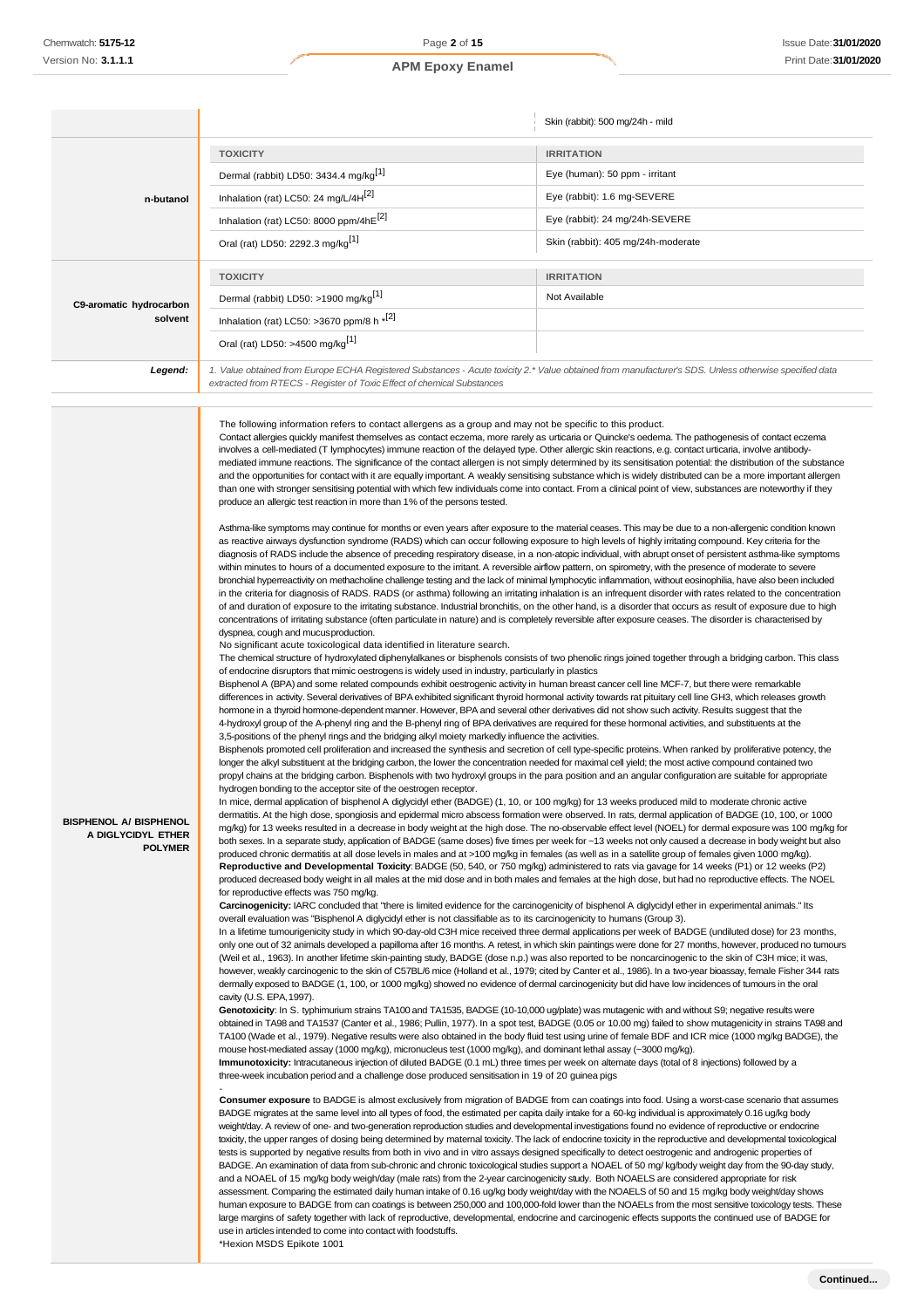|                                                  | The material may produce severe irritation to the eye causing pronounced inflammation. Repeated or prolonged exposure to irritants may produce<br>conjunctivitis.<br>The material may cause skin irritation after prolonged or repeated exposure and may produce on contact skin redness, swelling, the production of vesicles,<br>scaling and thickening of the skin.<br><b>XYLENE</b><br>The substance is classified by IARC as Group 3:<br>NOT classifiable as to its carcinogenicity to humans.<br>Evidence of carcinogenicity may be inadequate or limited in animal testing.<br>Reproductive effector in rats                                                                                                                                                                                                                                                                                                                                                                                                                                                                                                                                                                                                                                                                                                                                                                                                                                                                                                                                                                                                                                                                                                                                                                                                                                                                                                                                                                                                                                                                                                                                                                                                                                                                                                                                                                                                                                                                                                                                                                                                                                                                                                                                                                                                                                                                                                                                                                                                                                                                                                                                                                                                                                                                                                                                                                                                                                                                                                                                                                                                                                                                                                                                                                                                                                                                                                                                                                                                                                                                                                                                                                                                                                                                                                                                                                                                                                                                                                                                                                                                                                                                                                                                                                                                                                                                                                                                                                                                                                                                                                                                                                                                                                                                                                                                              |
|--------------------------------------------------|------------------------------------------------------------------------------------------------------------------------------------------------------------------------------------------------------------------------------------------------------------------------------------------------------------------------------------------------------------------------------------------------------------------------------------------------------------------------------------------------------------------------------------------------------------------------------------------------------------------------------------------------------------------------------------------------------------------------------------------------------------------------------------------------------------------------------------------------------------------------------------------------------------------------------------------------------------------------------------------------------------------------------------------------------------------------------------------------------------------------------------------------------------------------------------------------------------------------------------------------------------------------------------------------------------------------------------------------------------------------------------------------------------------------------------------------------------------------------------------------------------------------------------------------------------------------------------------------------------------------------------------------------------------------------------------------------------------------------------------------------------------------------------------------------------------------------------------------------------------------------------------------------------------------------------------------------------------------------------------------------------------------------------------------------------------------------------------------------------------------------------------------------------------------------------------------------------------------------------------------------------------------------------------------------------------------------------------------------------------------------------------------------------------------------------------------------------------------------------------------------------------------------------------------------------------------------------------------------------------------------------------------------------------------------------------------------------------------------------------------------------------------------------------------------------------------------------------------------------------------------------------------------------------------------------------------------------------------------------------------------------------------------------------------------------------------------------------------------------------------------------------------------------------------------------------------------------------------------------------------------------------------------------------------------------------------------------------------------------------------------------------------------------------------------------------------------------------------------------------------------------------------------------------------------------------------------------------------------------------------------------------------------------------------------------------------------------------------------------------------------------------------------------------------------------------------------------------------------------------------------------------------------------------------------------------------------------------------------------------------------------------------------------------------------------------------------------------------------------------------------------------------------------------------------------------------------------------------------------------------------------------------------------------------------------------------------------------------------------------------------------------------------------------------------------------------------------------------------------------------------------------------------------------------------------------------------------------------------------------------------------------------------------------------------------------------------------------------------------------------------------------------------------------------------------------------------------------------------------------------------------------------------------------------------------------------------------------------------------------------------------------------------------------------------------------------------------------------------------------------------------------------------------------------------------------------------------------------------------------------------------------------------------------------------------------------------------------------------------------|
| <b>METHYL ISOBUTYL</b>                           | Asthma-like symptoms may continue for months or even years after exposure to the material ceases. This may be due to a non-allergenic condition known<br>as reactive airways dysfunction syndrome (RADS) which can occur following exposure to high levels of highly irritating compound. Key criteria for the<br>diagnosis of RADS include the absence of preceding respiratory disease, in a non-atopic individual, with abrupt onset of persistent asthma-like symptoms<br>within minutes to hours of a documented exposure to the irritant. A reversible airflow pattern, on spirometry, with the presence of moderate to severe<br>bronchial hyperreactivity on methacholine challenge testing and the lack of minimal lymphocytic inflammation, without eosinophilia, have also been included<br>in the criteria for diagnosis of RADS. RADS (or asthma) following an irritating inhalation is an infrequent disorder with rates related to the concentration<br>of and duration of exposure to the irritating substance. Industrial bronchitis, on the other hand, is a disorder that occurs as result of exposure due to high<br><b>KETONE</b><br>concentrations of irritating substance (often particulate in nature) and is completely reversible after exposure ceases. The disorder is characterised by<br>dyspnea, cough and mucus production.<br>The material may cause skin irritation after prolonged or repeated exposure and may produce on contact skin redness, swelling, the production of vesicles,<br>scaling and thickening of the skin.<br>MIBK is primarily absorbed by the lungs in animals and humans but can be absorbed by the skin, stomach and gut. If inhaled, it may be found in the brain,<br>liver, lung, vitreous fluid, kidney and blood. Oral and respiratory routes of exposure are of minimal effect with changes seen only in the liver and kidney.<br>MIBK does not cause genetic damage or harm the foetus or offspring, and has low toxicity to aquatic organisms.                                                                                                                                                                                                                                                                                                                                                                                                                                                                                                                                                                                                                                                                                                                                                                                                                                                                                                                                                                                                                                                                                                                                                                                                                                                                                                                                                                                                                                                                                                                                                                                                                                                                                                                                                                                                                                                                                                                                                                                                                                                                                                                                                                                                                                                                                                                                                                                                                                                                                                                                                                                                                                                                                                                                                                                                                                                                                                                                                                                                                                                                                                                                                                                                                                                                                                                                                  |
| <b>N-BUTANOL</b>                                 | Asthma-like symptoms may continue for months or even years after exposure to the material ceases. This may be due to a non-allergenic condition known<br>as reactive airways dysfunction syndrome (RADS) which can occur following exposure to high levels of highly irritating compound. Key criteria for the<br>diagnosis of RADS include the absence of preceding respiratory disease, in a non-atopic individual, with abrupt onset of persistent asthma-like symptoms<br>within minutes to hours of a documented exposure to the irritant. A reversible airflow pattern, on spirometry, with the presence of moderate to severe<br>bronchial hyperreactivity on methacholine challenge testing and the lack of minimal lymphocytic inflammation, without eosinophilia, have also been included<br>in the criteria for diagnosis of RADS. RADS (or asthma) following an irritating inhalation is an infrequent disorder with rates related to the concentration<br>of and duration of exposure to the initating substance. Industrial bronchitis, on the other hand, is a disorder that occurs as result of exposure due to high<br>concentrations of irritating substance (often particulate in nature) and is completely reversible after exposure ceases. The disorder is characterised by<br>dyspnea, cough and mucus production.<br>The material may produce severe irritation to the eye causing pronounced inflammation. Repeated or prolonged exposure to irritants may produce<br>conjunctivitis.<br>The material may cause skin irritation after prolonged or repeated exposure and may produce on contact skin redness, swelling, the production of vesicles,<br>scaling and thickening of the skin.<br>for n-butanol<br>Acute toxicity: n-Butanol (BA) was only slightly toxic to experimental animals following acute oral, dermal, or inhalation exposure. The acute oral LD50<br>values for female rats ranged from 790 to 4360 mg/kg. Different strains of rat were used in each of four studies, which may account for the variability. Oral<br>LD50 values for mice, rabbits, hamsters, dogs, and male rats all fell within the same range. The rat inhalation LC0 of 8000 ppm (24000 mg/m3) indicates<br>very low inhalation toxicity (no lethality at 8000 ppm). The rabbit dermal LD50 was 3402 mg/kg, indicating that BA can penetrate the skin, but not very readily.<br>Animal experiments and human experience indicate that BA is, at most, moderately irritating to the skin, but it is a severe eye irritant. These effects are<br>most likely due to BA's localised defatting and drying characteristics. Although no animal data are available, human studies and experience show that BA is<br>not likely to be a skin sensitiser.<br>The median odor threshold for BA (0.17 ppm) is well below the lowest nasal irritation threshold in humans (289 ppm), allowing warning of possible<br>chemical exposure prior to nasal irritation occurring. Human studies are complicated by the odor characteristics of the material, as the odor threshold is<br>well below the levels at which irritation is observed.<br>Repeat dose toxicity: An in vivo toxicokinetics study confirmed the rapid metabolism of n-butyl acetate (BAc) to BA. Hydrolysis of BAc in blood and brain<br>was estimated to be 99 percent complete within<br>2.7 minutes (elimination t1/2 = 0.41 minute). Thus, organisms exposed to BAc can experience appreciable tissue concentrations of BA. In this way, the<br>results of toxicity studies with BAc can be used as supplemental, surrogate<br>data to provide information on the toxicity of BA.<br>A thirteen-week, subchronic exposure to BAc, the metabolic precursor of BA, produced transient hypoactivity (during exposure only) at 1500 and 3000 ppm<br>(7185 and 14370 mg/m3) along with decreased body weight and food consumption, but no post exposure neurotoxicity even at 3000 ppm. A concurrent<br>subchronic neurotoxicity study under the same exposure conditions showed no evidence of cumulative neurotoxicity based upon functional observational<br>battery endpoints, quantitative motor activity, neuropathology and scheduled-controlled operant behavior endpoints. A no observable effect level (NOAEL) of<br>500 ppm (2395 mg/m3) was reported for systemic effects in rats, and a NOAEL of 3000 ppm (14370 mg/m3) was reported for post exposure neurotoxicity in<br>rats.<br>Reproductive toxicity: Several studies indicate that BA is not a reproductive toxicant.<br>Female rats exposed to 6000 ppm (18000 mg/m3) BA throughout gestation and male rats exposed to 6000 ppm (18000 mg/m3) BA for six weeks prior to<br>mating showed no effects on fertility or pregnancy rate. Male rats given BA at 533 mg/kg/day for 5 days had no testicular toxicity.<br>Developmental toxicity: BA produced only mild foetotoxicity and developmental alterations at or near the matemally toxic (even lethal) dose of 8000 ppm<br>(24000 mg/m3) throughout gestation.<br>Genotoxicity: An entire battery of negative in vitro tests and a negative in vivo micronucleus test indicate that BA is not genotoxic.<br>Carcinogenicity: Based upon the battery of negative mutagenicity and clastogenicity findings, BA presents a very small potential for carcinogenicity. |
| <b>C9-AROMATIC</b><br><b>HYDROCARBON SOLVENT</b> | Asthma-like symptoms may continue for months or even years after exposure to the material ceases. This may be due to a non-allergenic condition known<br>as reactive airways dysfunction syndrome (RADS) which can occur following exposure to high levels of highly irritating compound. Key criteria for the<br>diagnosis of RADS include the absence of preceding respiratory disease, in a non-atopic individual, with abrupt onset of persistent asthma-like symptoms<br>within minutes to hours of a documented exposure to the irritant. A reversible airflow pattern, on spirometry, with the presence of moderate to severe<br>bronchial hyperreactivity on methacholine challenge testing and the lack of minimal lymphocytic inflammation, without eosinophilia, have also been included<br>in the criteria for diagnosis of RADS. RADS (or asthma) following an irritating inhalation is an infrequent disorder with rates related to the concentration<br>of and duration of exposure to the initating substance. Industrial bronchitis, on the other hand, is a disorder that occurs as result of exposure due to high<br>concentrations of irritating substance (often particulate in nature) and is completely reversible after exposure ceases. The disorder is characterised by<br>dyspnea, cough and mucus production.<br>For trimethylbenzenes:<br>Absorption of 1,2,4-trimethylbenzene occurs after oral, inhalation, or dermal exposure. Occupationally, inhalation and dermal exposures are the most<br>important routes of absorption although systemic intoxication from dermal absorption is not likely to occur due to the dermal irritation caused by the<br>chemical prompting quick removal. Following oral administration of the chemical to rats, 62.6% of the dose was recovered as urinary metabolites<br>indicating substantial absorption . 1,2,4-Trimethylbenzene is lipophilic and may accumulate in fat and fatty tissues. In the blood stream, approximately 85%                                                                                                                                                                                                                                                                                                                                                                                                                                                                                                                                                                                                                                                                                                                                                                                                                                                                                                                                                                                                                                                                                                                                                                                                                                                                                                                                                                                                                                                                                                                                                                                                                                                                                                                                                                                                                                                                                                                                                                                                                                                                                                                                                                                                                                                                                                                                                                                                                                                                                                                                                                                                                                                                                                                                                                                                                                                                                                                                                                                                                                                                                                                                                                                                                                                                                                                                                         |

of the chemical is bound to red blood cells Metabolism occurs by side-chain oxidation to form alcohols and carboxylic acids which are then conjugated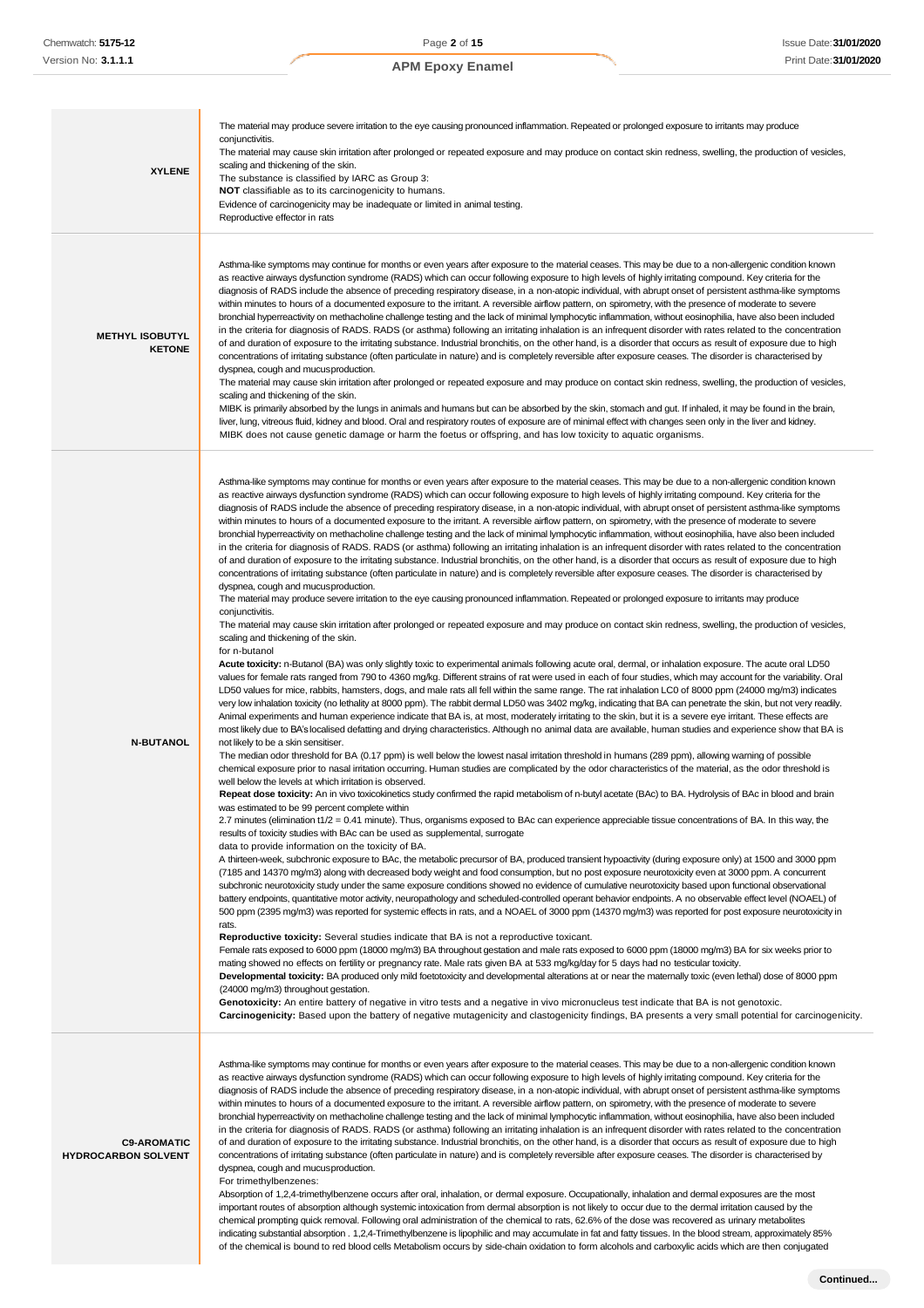with glucuronic acid, glycine, or sulfates for urinary excretion . After a single oral dose to rats of 1200 mg/kg, urinary metabolites consisted of approximately 43.2% glycine, 6.6% glucuronic, and 12.9% sulfuric acid conjugates . The two principle metabolites excreted by rabbits after oral administration of 438 mg/kg/day for 5 days were 2,4-dimethylbenzoic acid and 3,4-dimethylhippuric acid . The major routes of excretion of 1,2,4-trimethylbenzene are exhalation of parent compound and elimination of urinary metabolites. Half-times for urinary metabolites were reported as 9.5 hours for glycine, 22.9 hours for glucuronide, and 37.6 hours for sulfuric acidconjugates.

**Acute Toxicity** Direct contact with liquid 1,2,4-trimethylbenzene is irritating to the skin and breathing the vapor is irritating to the respiratory tract causing pneumonitis. Breathing high concentrations of the chemical vapor causes headache, fatigue, and drowsiness. In humans liquid 1,2,4-trimethylbenzene is irritating to the skin and inhalation of vapor causes chemical pneumonitis . High concentrations of vapor (5000-9000 ppm) cause headache, fatigue, and drowsiness . The concentration of 5000 ppm is roughly equivalent to a total of 221 mg/kg assuming a 30 minute exposure period (see end note 1). 2. Animals - Mice exposed to 8130-9140 ppm 1,2,4-trimethylbenzene (no duration given) had loss of righting response and loss of reflexes Direct dermal contact with the chemical (no species given) causes vasodilation, erythema, and irritation (U.S. EPA ). Seven of 10 rats died after an oral dose of 2.5 mL of a mixture of trimethylbenzenes in olive oil (average dose approximately 4.4 g/kg) . Rats and mice were exposed by inhalation to a coal tar distillate containing about 70% 1,3,5- and 1,2,4-trimethylbenzene; no pathological changes were noted in either species after exposure to 1800-2000 ppm for up to 48 continuous hours, or in rats after 14 exposures of 8 hours each at the same exposure levels . No effects were reported for rats exposed to a mixture of trimethyl- benzenes at 1700 ppm for 10 to 21 days

**Neurotoxicity** 1,2,4-Trimethylbenzene depresses the central nervous system. Exposure to solvent mixtures containing the chemical causes headache, fatigue, nervousness, and drowsiness. Occupationally, workers exposed to a solvent containing 50% 1,2,4-trimethylbenzene had nervousness, headaches, drowsiness, and vertigo (U.S. EPA). Headache, fatigue, and drowsiness were reported for workers exposed (no dose given) to paint thinner containing 80% 1,2,4- and 1,3,5-trimethylbenzenes

Results of the developmental toxicity study indicate that the C9 fraction caused adverse neurological effects at the highest dose (1500 ppm) tested. Subchronic/Chronic Toxicity Long-term exposure to solvents containing 1,2,4-trimethylbenzene may cause nervousness, tension, and bronchitis. Painters that worked for several years with a solvent containing 50% 1,2,4- and 30% 1,3,5-trimethylbenzene showed nervousness, tension and anxiety, asthmatic bronchitis, anemia, and alterations in blood clotting; haematological effects may have been due to trace amounts of benzene

Rats given 1,2,4-trimethylbenzene orally at doses of 0.5 or 2.0 g/kg/day, 5 days/week for 4 weeks. All rats exposed to the high dose died and 1 rat in the low dose died (no times given); no other effects were reported. Rats exposed by inhalation to 1700 ppm of a trimethylbenzene isomeric mixture for 4 months had decreased weight gain, lymphopenia andneutrophilia .

Genotoxicity: Results of mutagenicity testing, indicate that the C9 fraction does not induce gene mutations in prokaryotes (Salmonella tymphimurium/mammalian microsome assay); or in mammalian cells in culture (in Chinese hamster ovary cells with and without activation). The C9 fraction does not does not induce chromosome mutations in Chinese hamster ovary cells with and without activation; does not induce chromosome aberrations in the bone marrow of Sprague-Dawley rats exposed by inhalation (6 hours/day for 5 days); and does not induce sister chromatid exchange in Chinese hamster ovary cells with and without activation.

**Developmental/Reproductive Toxicity:** A three-generation reproductive study on the C9 fraction was conducted CD rats (30/sex/group) were exposed by inhalation to the C9 fraction at concentrations of 0, 100, 500, or 1500 ppm (0, 100, 500, or 1500 mg/kg/day) for 6 hours/day, 5 days/week. There was evidence of parental and reproductive toxicity at all dose levels. Indicators of parental toxicity included reduced body weights, increased salivation, hunched posture, aggressive behavior, and death. Indicators of adverse reproductive system effects included reduced litter size and reduced pup body weight. The LOEL was 100 ppm; a no-observed-effect level was not established Developmental toxicity, including possible develop- mental neurotoxicity, was evident in rats in a 3-generation reproductive study

No effects on fecundity or fertility occurred in rats treated dermally with up to 0.3 mL/rat/day of a mixture of trimethyl- benzenes, 4-6 hours/day, 5 days/week over one generation

For C9 aromatics (typically trimethylbenzenes - TMBs)

Acute Toxicity

Acute toxicity studies (oral, dermal and inhalation routes of exposure) have been conducted in rats using various solvent products containing predominantly mixed C9 aromatic hydrocarbons (CAS RN 64742-95-6). Inhalation LC50's range from 6,000 to 10,000 mg/m 3 for C9 aromatic naphtha and 18,000 to 24,000 mg/m3 for 1,2,4 and 1,3,5-TMB, respectively. A rat oral LD50 reported for 1,2,4-TMB is 5 grams/kg bw and a rat dermal LD50 for the C9 aromatic naphtha is >4 ml/kg bw. These data indicate that C9 aromatic solvents show that LD50/LC50 values are greater than limit doses for acute toxicity studies established under OECD test guidelines.

#### Irritation and Sensitization

Several irritation studies, including skin, eye, and lung/respiratory system, have been conducted on members of the category. The results indicate that C9 aromatic hydrocarbon solvents are mildly to moderately irritating to the skin, minimally irritating to the eye, and have the potential to irritate the respiratory tract and cause depression of respiratory rates in mice. Respiratory irritation is a key endpoint in the current occupational exposure limits established for C9 aromatic hydrocarbon solvents and trimethylbenzenes. No evidence of skin sensitization was identified.

#### Repeated Dose Toxicity

Inhalation: The results from a subchronic (3 month) neurotoxicity study and a one-year chronic study (6 hr/day, 5 days/week) indicate that effects from inhalation exposure to C9 Aromatic Hydrocarbon Solvents on systemic toxicity are slight. A battery of neurotoxicity and neurobehavioral endpoints were evaluated in the 3-month inhalation study on C9 aromatic naphtha tested at concentrations of 0, 101, 452, or 1320 ppm (0, 500, 2,220, or 6,500 mg/m3). In this study, other than a transient weight reduction in the high exposure group (not statistically significant at termination of exposures), no effects were reported on neuropathology or neuro/behavioral parameters. The NOAEL for systemic and/or neurotoxicity was 6,500 mg/m3, the highest concentration sted. In an inhalation study of a commercial blend, rats were exposed to C9 aromatic naphtha concentrations of 0, 96, 198, or 373 ppm (0, 470, 970, 1830 mg/m3) for 6 hr/day, 5 days/week, for 12 months. Liver and kidney weights were increased in the high exposure group but no accompanying histopathology was observed in theseorgans.

The NOAEL was considered to be the high exposure level of 373 ppm, or 1830 mg/m3. In two subchronic rat inhalation studies, both of three months duration, rats were exposed to the individual TMB isomers (1,2,4-and 1,3,5-) to nominal concentrations of 0, 25, 100, or 250 ppm (0, 123, 492, or 1230 mg/m3). Respiratory irritation was observed at 492 (100 ppm) and 1230 mg/m3 (250 ppm) and no systemic toxicity was observed in either study. For both pure isomers, the NOELs are 25 ppm or 123 mg/m3 for respiratory irritation and 250 ppm or 1230 mg/m3 for systemic effects.

Oral: The C9 aromatic naphtha has not been tested via the oral route of exposure. Individual TMB isomers have been evaluated in a series of repeated-dose oral studies ranging from 14 days to 3 months over a wide range of doses. The effects observed in these studies included increased liver and kidney weights, changes in blood chemistry, increased salivation, and decreased weight gain at higher doses. Organ weight changes appeared to be adaptive as they were not accompanied by histopathological effects. Blood changes appeared sporadic and without pattern. One study reported hyaline droplet nephropathy in male rats at the highest dose (1000 mg/kg bw-day), an effect that is often associated with alpha-2mu-globulin-induced nephropathy and not considered relevant to humans. The doses at which effects were detected were 100 mg/kg-bw day or above (an exception was the pilot 14 day oral study - LOAEL 150 mg/kg bw-day - but the follow up three month study had a LOAEL of 600 mg/kg/bw-day with a NOAEL of 200 mg/kg bw-day). Since effects generally were not severe and could be considered adaptive or spurious, oral exposure does not appear to pose a high toxicity hazard for pure trimethylbenzene isomers.

#### Mutagenicity

In vitro genotoxicity testing of a variety of C9 aromatics has been conducted in both bacterial and mammalian cells. In vitro point mutation tests were conducted with Salmonella typhimurium and Escherichia coli bacterial strains, as well as with cultured mammalian cells such as the Chinese hamster cell ovary cells (HGPRT assay) with and without metabolic activation. In addition, several types of in vitro chromosomal aberration tests have been performed (chromosome aberration frequency in Chinese hamster ovary and lung cells, sister chromatid exchange in CHO cells). Results were negative both with and without metabolic activation for all category members. For the supporting chemical 1,2,3-TMB, a single in vitro chromosome aberration test was weakly positive. In in vivo bone marrow cytogenetics test, rats were exposed to C9 aromatic naphtha at concentrations of 0, 153, 471, or 1540 ppm (0, 750, 2,310, or 7,560 mg/m3) 6 hr/day, for 5 days. No evidence of in vivo somatic cell genotoxicity was detected. Based on the cumulative results of these assays, genetic toxicity is unlikely for substances in the C9 Aromatic Hydrocarbon Solvents Category

#### Reproductive and Developmental Toxicity

Results from the three-generation reproduction inhalation study in rats indicate limited effects from C9 aromatic naphtha. In each of three generations (F0, F1 and F2), rats were exposed to High Flash Aromatic Naphtha (CAS RN 64742-95-6) via whole body inhalation at target concentrations of 0, 100, 500, or 1500 ppm (actual mean concentrations throughout the full study period were 0, 103, 495, or 1480 ppm, equivalent to 0, 505, 2430, or 7265 mg/m3 , respectively). In each generation, both sexes were exposed for 10 weeks prior to and two weeks during mating for 6 hrs/day, 5 days/wks. Female rats in the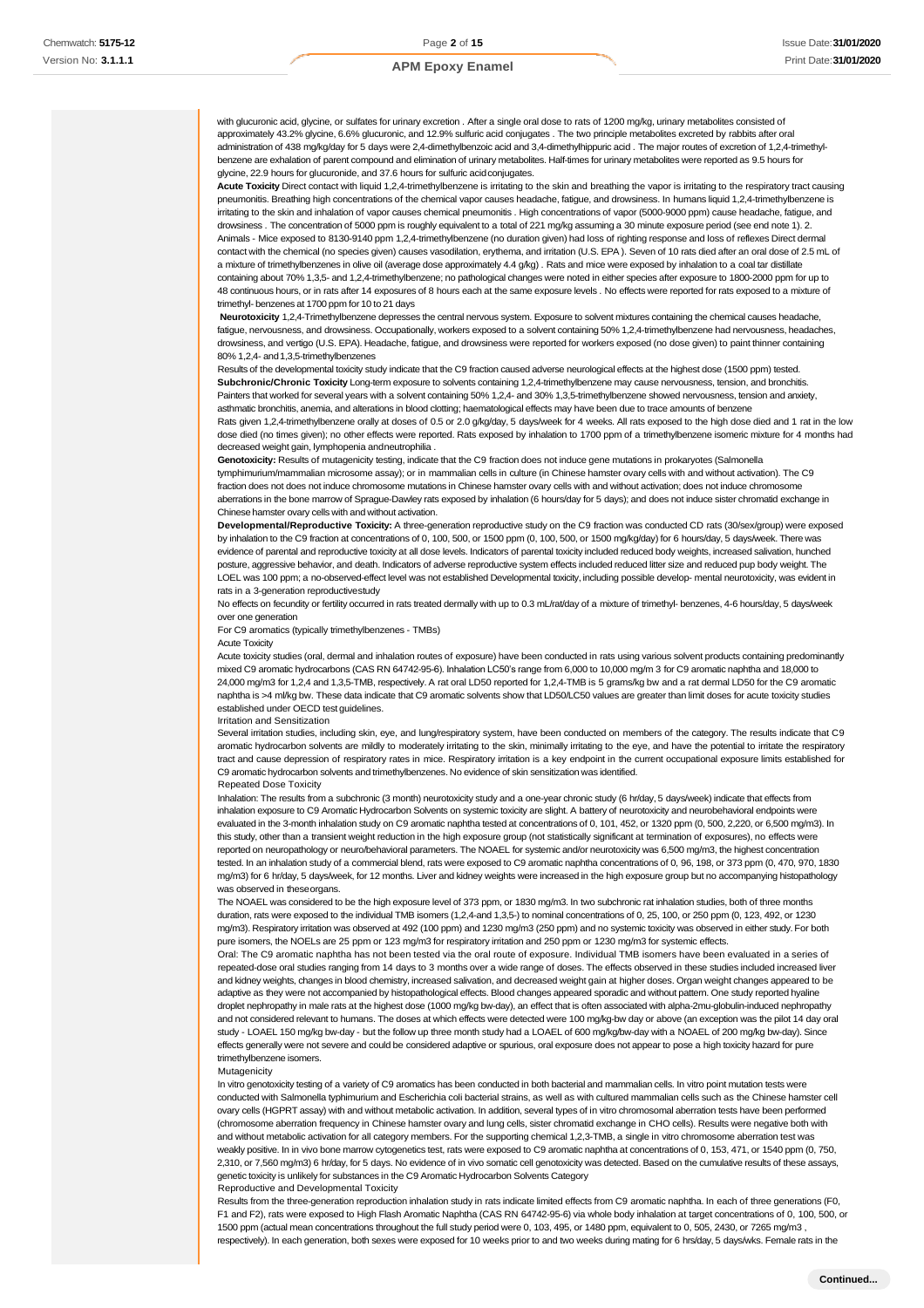#### F0, F1, and F2 generation were then exposed during gestation days 0-20 and lactation days 5-21 for 6 hrs/day, 7 days/wk. The age at exposure initiation differed among generations; F0 rats were exposed starting at 9 weeks of age, F1 exposure began at 5-7 weeks, and F2 exposure began at postnatal day (PND) 22. In the F0 and F1 parental generations, 30 rats/sex/group were exposed and mated. However, in the F2 generation, 40/sex/group were initially exposed due to concerns for toxicity, and 30/sex/group were randomly selected for mating, except that all survivors were used at 1480 ppm. F3 litters were not exposed directly and were sacrificed on lactation day 21. Systemic Effects on Parental Generations: The F0 males showed statistically and biologically significantly decreased mean body weight by ~15% at 1480 ppm when compared with controls. Seven females died or were sacrificed in extremis at 1480 ppm. The F0 female rats in the 495 ppm exposed group had a 13% decrease in body weight gain when adjusted for initial body weight when compared to controls. The F1 parents at 1480 ppm had statistically significantly decreased mean body weights (by ~13% (females) and 22% (males)), and locomotor activity. F1 parents at 1480 ppm had increased ataxia and mortality (six females). Most F2 parents (70/80) exposed to 1480 ppm died within the first week. The remaining animals survived throughout the rest of the exposure period. At week 4 and continuing through the study, F2 parents at 1480 ppm had statistically significant mean body weights much lower than controls (~33% for males; ~28% for females); body weights at 495 ppm were also reduced significantly (by 13% in males and 15% in females). The male rats in the 495 ppm exposed group had a 12% decrease in body weight gain when adjusted for initial body weight when compared to controls. Based on reduced body weight observed, the overall systemic toxicity LOAEC is 495 ppm (2430 mg/m3). Reproductive Toxicity-Effects on Parental Generations: There were no pathological changes noted in the reproductive organs of any animal of the F0, F1, or F2 generation. No effects were reported on sperm morphology, gestational period, number of implantation sites, or post-implantation loss in any generation. Also, there were no statistically or biologically significant differences in any of the reproductive parameters, including: number of mated females, copulatory index, copulatory interval, number of females delivering a litter, number of females delivering a live litter, or male fertility in the F0 or in the F2 generation. Male fertility was statistically significantly reduced at 1480 ppm in the F1 rats. However, male fertility was not affected in the F0 or in the F2 generations; therefore, the biological significance of this change is unknown and may or may not be attributed to the test substance. No reproductive effects were observed in the F0 or F1 dams exposed to 1480 ppm (7265 mg/m3). Due to excessive mortality at the highest concentration (1480 ppm, only six dams available) in the F2 generation,, a complete evaluation is precluded. However, no clear signs of reproductive toxicity were observed in the F2 generation. Therefore, the reproductive NOAEC is considered 495 ppm (2430 mg/m3), which excludes analysis of the highest concentration due to excessive mortality. Developmental Toxicity - Effects on Pups: Because of significant maternal toxicity (including mortality) in dams in all generations at the highest concentration (1480 ppm), effects in offspring at 1480 ppm are not reported here. No significant effects were observed in the F1 and F2 generation offspring at 103 or 495 ppm. However, in F3 offspring, body weights and body weight gain were reduced by ~ 10-11% compared with controls at 495 ppm for approximately a week (PND 14 through 21). Maternal body weight was also depressed by ~ 12% throughout the gestational period compared with controls. The overall developmental LOAEC from this study is 495 ppm (2430 mg/m3) based on the body weights reductions observed in the F3 offspring. Conclusion: No effects on reproductive parameters were observed at any exposure concentration, although a confident assessment of the group exposed at the highest concentration was not possible. A potential developmental effect (reduction in mean pup weight and weight gain) was observed at a concentration that was also associated with maternaltoxicity. The material may be irritating to the eye, with prolonged contact causing inflammation. Repeated or prolonged exposure to irritants may produce conjunctivitis. The material may cause skin irritation after prolonged or repeated exposure and may produce on contact skin redness, swelling, the production of vesicles, scaling and thickening of the skin. Not available. Refer to individual constituents.

| <b>Acute Toxicity</b>                       | ╰            | Carcinogenicity                 | $\circledcirc$                                                         |
|---------------------------------------------|--------------|---------------------------------|------------------------------------------------------------------------|
| <b>Skin Irritation/Corrosion</b>            | $\checkmark$ | Reproductivity                  | $\circledcirc$                                                         |
| Serious Eye<br>Damage/Irritation            | $\checkmark$ | <b>STOT - Single Exposure</b>   | v                                                                      |
| <b>Respiratory or Skin</b><br>sensitisation | $\checkmark$ | <b>STOT - Repeated Exposure</b> | $\circledcirc$                                                         |
| Mutagenicity                                | $\circ$      | <b>Aspiration Hazard</b>        | v                                                                      |
|                                             |              | Legend:                         | $\blacktriangleright$ - Data required to make classification available |

*– Data available but does not fill the criteria for classification*

**Continued...**

*– Data Not Available to makeclassification*

**SECTION 12 ECOLOGICAL INFORMATION**

#### **Toxicity**

For Aromatic Substances Series:

Environmental Fate: Large, molecularly complex polycyclic aromatic hydrocarbons, or PAHs, are persistent in the environment longer than smaller PAHs.

Atmospheric Fate: PAHs are 'semi-volatile substances" which can move between the atmosphere and the Earth's surface in repeated, temperature-driven cycles of deposition and volatilization. Terrestrial Fate: BTEX compounds have the potential to move through soil and contaminate ground water, and their vapors are highly flammable and explosive.

Ecotoxicity - Within an aromatic series, acute toxicity increases with increasing alkyl substitution on the aromatic nucleus. The order of most toxic to least in a study using grass shrimp and brown shrimp was dimethylnaphthalenes > methylnaphthalenes >naphthalenes. Anthrcene is a phototoxic PAH. UV light greatly increases the toxicity of anthracene to bluegill sunfish. Biological resources in strong sunlight are at more risk than those that are not. PAHs in general are more frequently associated with chronic risks.

Reactive diluents generally have a low to moderate potential for bioconcentration (tendency to accumulate in the food chain) and a high to very high potential for mobility in soil. Small amounts that escape to the atmosphere will photodegrade.

They would not be expected to persist in the environment.

Most reactive diluents should be considered slightly to moderately toxic to aquatic organisms on an acute basis while some might also be considered harmful to the environment. Reactive diluents which are only slightly soluble in water and do not evaporate quickly are expected to sink to the bottom or float to the top, depending on the density, where they would be expected to biodegrade slowly.

**DO NOT** discharge into sewer or waterways.

#### **Persistence and degradability**

| Ingredient             | Persistence: Water/Soil        | Persistence: Air              |
|------------------------|--------------------------------|-------------------------------|
| xylene                 | HIGH (Half-life = 360 days)    | LOW (Half-life $= 1.83$ days) |
| methyl isobutyl ketone | $HIGH$ (Half-life = 7001 days) | LOW (Half-life $= 1.9$ days)  |
| n-butanol              | LOW (Half-life $= 54$ days)    | LOW (Half-life $=$ 3.65 days) |

## **Bioaccumulative potential**

| Ingredient | <b>Bioaccumulation</b> |
|------------|------------------------|
| xylene     | $MEDIUM (BCF = 740)$   |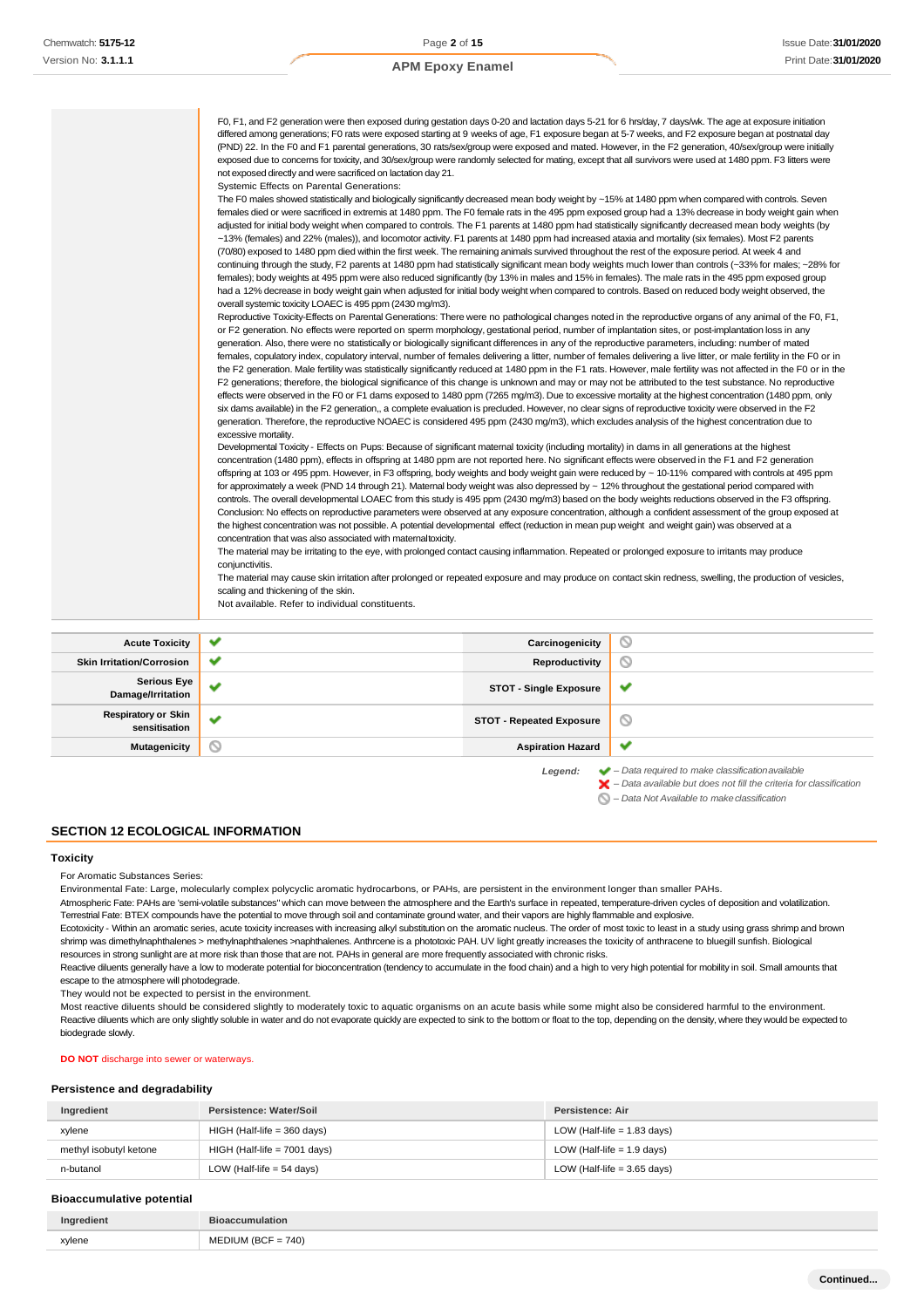| methyl isobutyl ketone | LOW (LogKOW = $1.31$ ) |
|------------------------|------------------------|
| n-butanol              | LOW (BCF = $64$ )      |
| Mobility in soil       |                        |
| Ingredient             | <b>Mobility</b>        |
| methyl isobutyl ketone | $LOW (KOC = 10.91)$    |

## **SECTION 13 DISPOSAL CONSIDERATIONS**

n-butanol MEDIUM (KOC = 2.443)

#### **Waste treatment methods** Containers may still present a chemical hazard/ danger when empty. Return to supplier for reuse/ recycling if possible. Otherwise: If container can not be cleaned sufficiently well to ensure that residuals do not remain or if the container cannot be used to store the same product, then puncture containers, to prevent re-use, and bury at an authorised landfill. Where possible retain label warnings and MSDS and observe all notices pertaining to the product. Legislation addressing waste disposal requirements may differ by country, state and/ or territory. Each user must refer to laws operating in their area. In some areas, certain wastes must be tracked. A Hierarchy of Controls seems to be common - the user should investigate: **Reduction Reuse** Recycling **Product /Packaging** Disposal (if all else fails) **disposal** This material may be recycled if unused, or if it has not been contaminated so as to make it unsuitable for its intended use. If it has been contaminated, it may be possible to reclaim the product by filtration, distillation or some other means. Shelf life considerations should also be applied in making decisions of this type. Note that properties of a material may change in use, and recycling or reuse may not always be appropriate. **DO NOT** allow wash water from cleaning or process equipment to enter drains. It may be necessary to collect all wash water for treatment before disposal. In all cases disposal to sewer may be subject to local laws and regulations and these should be considered first. Where in doubt contact the responsible authority.  $\mathbf{r}$ Recycle wherever possible. ٠ ▶ Consult manufacturer for recycling options or consult local or regional waste management authority for disposal if no suitable treatment or disposal facility can be identified. Dispose of by: burial in a land-fill specifically licenced to accept chemical and / or pharmaceutical wastes or Incineration in a licenced apparatus (after admixture with suitable combustible material). Decontaminate empty containers. Observe all label safeguards until containers are cleaned and destroyed.

## **SECTION 14 TRANSPORT INFORMATION**

## **Labels Required**



**Marine Pollutant** NO

## **Land transport (UN)**

| <b>UN number</b>             | 1263                                                                                                                                                                                          |
|------------------------------|-----------------------------------------------------------------------------------------------------------------------------------------------------------------------------------------------|
| Packing group                | Ш.                                                                                                                                                                                            |
| UN proper shipping name      | PAINT (including paint, lacquer, enamel, stain, shellac, varnish, polish, liquid filler and liquid lacquer base) or PAINT RELATED MATERIAL (including paint<br>thinning or reducing compound) |
| <b>Environmental hazard</b>  | No relevant data                                                                                                                                                                              |
| Transport hazard class(es)   | Class<br>3<br>Subrisk<br>Not Applicable                                                                                                                                                       |
| Special precautions for user | Special provisions<br>163;367<br>5L<br>Limited quantity                                                                                                                                       |

## **Air transport (ICAO-IATA / DGR)**

| <b>UN number</b>            | 1263                                                                                                                                                                                         |                           |  |
|-----------------------------|----------------------------------------------------------------------------------------------------------------------------------------------------------------------------------------------|---------------------------|--|
| Packing group               | Ш                                                                                                                                                                                            |                           |  |
| UN proper shipping name     | Paint (including paint, lacquer, enamel, stain, shellac, varnish, polish, liquid filler and liquid lacquer base); Paint related material (including paint thinning or<br>reducing compounds) |                           |  |
| <b>Environmental hazard</b> | No relevant data                                                                                                                                                                             |                           |  |
| Transport hazard class(es)  | <b>ICAO/IATA Class</b><br>ICAO / IATA Subrisk<br><b>ERG Code</b>                                                                                                                             | 3<br>Not Applicable<br>3L |  |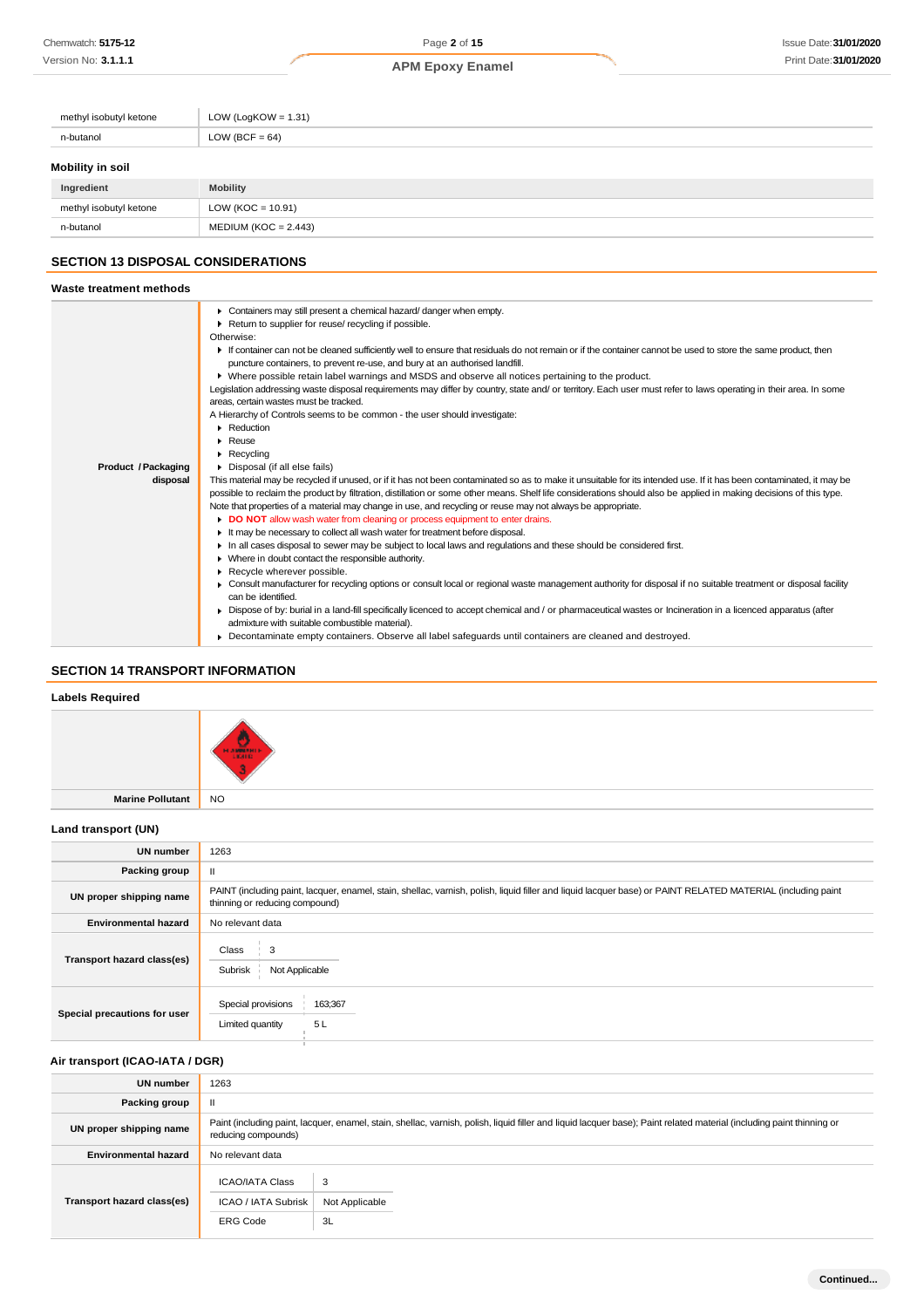|                              | Special provisions                                        | A3 A72 A192 |
|------------------------------|-----------------------------------------------------------|-------------|
|                              | Cargo Only Packing Instructions                           | 364         |
|                              | Cargo Only Maximum Qty / Pack                             | 60 L        |
| Special precautions for user | Passenger and Cargo Packing Instructions                  | 353         |
|                              | Passenger and Cargo Maximum Qty / Pack                    | 5 L         |
|                              | Passenger and Cargo Limited Quantity Packing Instructions | Y341        |
|                              | Passenger and Cargo Limited Maximum Qty / Pack            | 1 L         |

## **Sea transport (IMDG-Code / GGVSee)**

| <b>UN number</b>             | 1263                                                                                                                                                                                          |                          |  |
|------------------------------|-----------------------------------------------------------------------------------------------------------------------------------------------------------------------------------------------|--------------------------|--|
| Packing group                | $\mathbf{I}$                                                                                                                                                                                  |                          |  |
| UN proper shipping name      | PAINT (including paint, lacquer, enamel, stain, shellac, varnish, polish, liquid filler and liquid lacquer base) or PAINT RELATED MATERIAL (including paint<br>thinning or reducing compound) |                          |  |
| <b>Environmental hazard</b>  | Not Applicable                                                                                                                                                                                |                          |  |
| Transport hazard class(es)   | <b>IMDG Class</b><br>3<br><b>IMDG Subrisk</b><br>Not Applicable                                                                                                                               |                          |  |
| Special precautions for user | <b>EMS Number</b><br>Special provisions<br><b>Limited Quantities</b>                                                                                                                          | $F-E$ , S-E<br>163<br>5L |  |

## **Transport in bulk according to Annex II of MARPOL 73 / 78 and the IBC code**

| Source                                                                                | Ingredient             | <b>Pollution Category</b> |
|---------------------------------------------------------------------------------------|------------------------|---------------------------|
| IMO MARPOL 73/78 (Annex<br>II) - List of Noxious Liquid<br>Substances Carried in Bulk | xylene                 | $\checkmark$              |
| IMO MARPOL 73/78 (Annex<br>II) - List of Noxious Liquid<br>Substances Carried in Bulk | methyl isobutyl ketone |                           |

## **SECTION 15 REGULATORY INFORMATION**

## **Safety, health and environmental regulations / legislation specific for the substance or mixture**

## **BISPHENOL A/ BISPHENOL A DIGLYCIDYL ETHER POLYMER(25036-25-3) IS FOUND ON THE FOLLOWING REGULATORY LISTS**

Not Applicable

## **XYLENE(1330-20-7) IS FOUND ON THE FOLLOWING REGULATORY LISTS**

| International Agency for Research on Cancer (IARC) - Agents Classified by the IARC | Singapore Permissible Exposure Limits of Toxic Substances |  |
|------------------------------------------------------------------------------------|-----------------------------------------------------------|--|
| Monographs                                                                         |                                                           |  |

### **METHYL ISOBUTYL KETONE(108-10-1) IS FOUND ON THE FOLLOWING REGULATORY LISTS**

Singapore Permissible Exposure Limits of Toxic Substances International Agency for Research on Cancer (IARC) - Agents Classified by the IARC Monographs

## **N-BUTANOL(71-36-3) IS FOUND ON THE FOLLOWING REGULATORY LISTS**

Singapore Permissible Exposure Limits of Toxic Substances

## **C9-AROMATIC HYDROCARBON SOLVENT(64742-95-6.) IS FOUND ON THE FOLLOWING REGULATORY LISTS**

Not Applicable

| <b>National Inventory</b>               | <b>Status</b>                                                                                                                                                                            |  |  |
|-----------------------------------------|------------------------------------------------------------------------------------------------------------------------------------------------------------------------------------------|--|--|
| Australia - AICS                        | Y                                                                                                                                                                                        |  |  |
| Canada - DSL                            | Y                                                                                                                                                                                        |  |  |
| Canada - NDSL                           | N (n-butanol; xylene; bisphenol A/ bisphenol A diglycidyl ether polymer; methyl isobutyl ketone; C9-aromatic hydrocarbon solvent)                                                        |  |  |
| China - IECSC                           | Y                                                                                                                                                                                        |  |  |
| Europe - EINEC / ELINCS /<br><b>NLP</b> | N (bisphenol A/ bisphenol A diglycidyl ether polymer)                                                                                                                                    |  |  |
| Japan - ENCS                            | Y                                                                                                                                                                                        |  |  |
| Korea - KECI                            | Y                                                                                                                                                                                        |  |  |
| New Zealand - NZIoC                     | Y                                                                                                                                                                                        |  |  |
| Philippines - PICCS                     | Y                                                                                                                                                                                        |  |  |
| <b>USA - TSCA</b>                       | Y                                                                                                                                                                                        |  |  |
| Legend:                                 | Y = All ingredients are on the inventory N = Not determined or one or more ingredients are not on the inventory and are not exempt from listing(see specific<br>ingredients in brackets) |  |  |